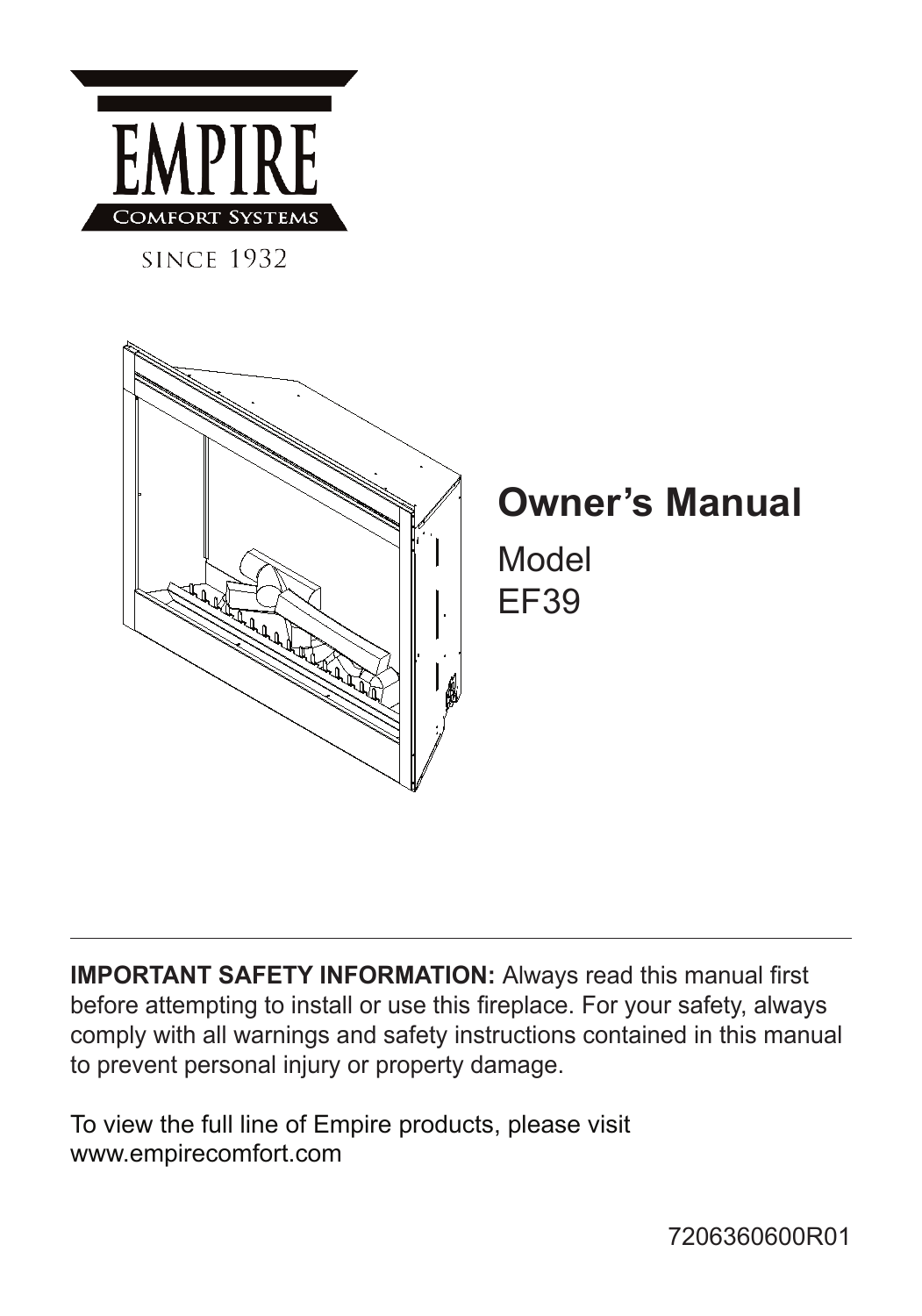# **Table of Contents**

| Welcome & Congratulations 3                                                           |  |
|---------------------------------------------------------------------------------------|--|
| IMPORTANT INSTRUCTIONS. 4                                                             |  |
|                                                                                       |  |
|                                                                                       |  |
| $\begin{minipage}{.4\linewidth} \textbf{Maintename.}\hspace{0.05in} . \end{minipage}$ |  |
|                                                                                       |  |
|                                                                                       |  |
|                                                                                       |  |

Always use a qualified technician or service agency to repair this fireplace.

! **NOTE:** Procedures and techniques that are considered important enough to emphasize.

**A** CAUTION: Procedures and techniques which, if not carefully followed, will result in damage to the equipment.

**WARNING:** Procedures and techniques which, if not carefully followed, will expose the user to the risk of fire, serious injury, or death.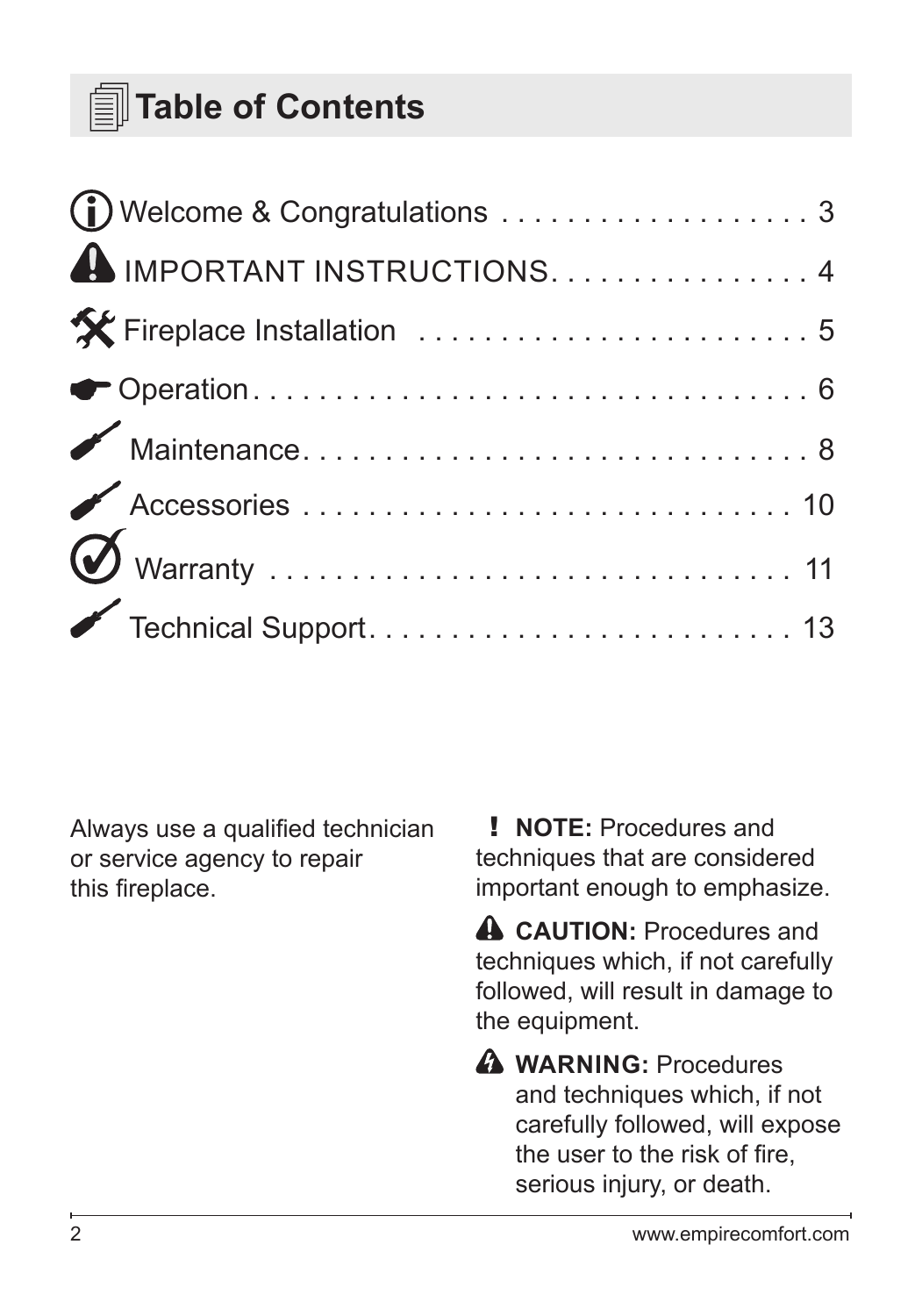# <span id="page-2-0"></span>**Welcome & Congratulations**

Thank you and congratulations for purchasing an electric fireplace from Empire.



**Please carefully read and save these instructions.**

**A CAUTION:** Read all instructions and warnings carefully before starting installation. Failure to follow these instructions may result in a possible electric shock, fire hazard and will void the warranty.

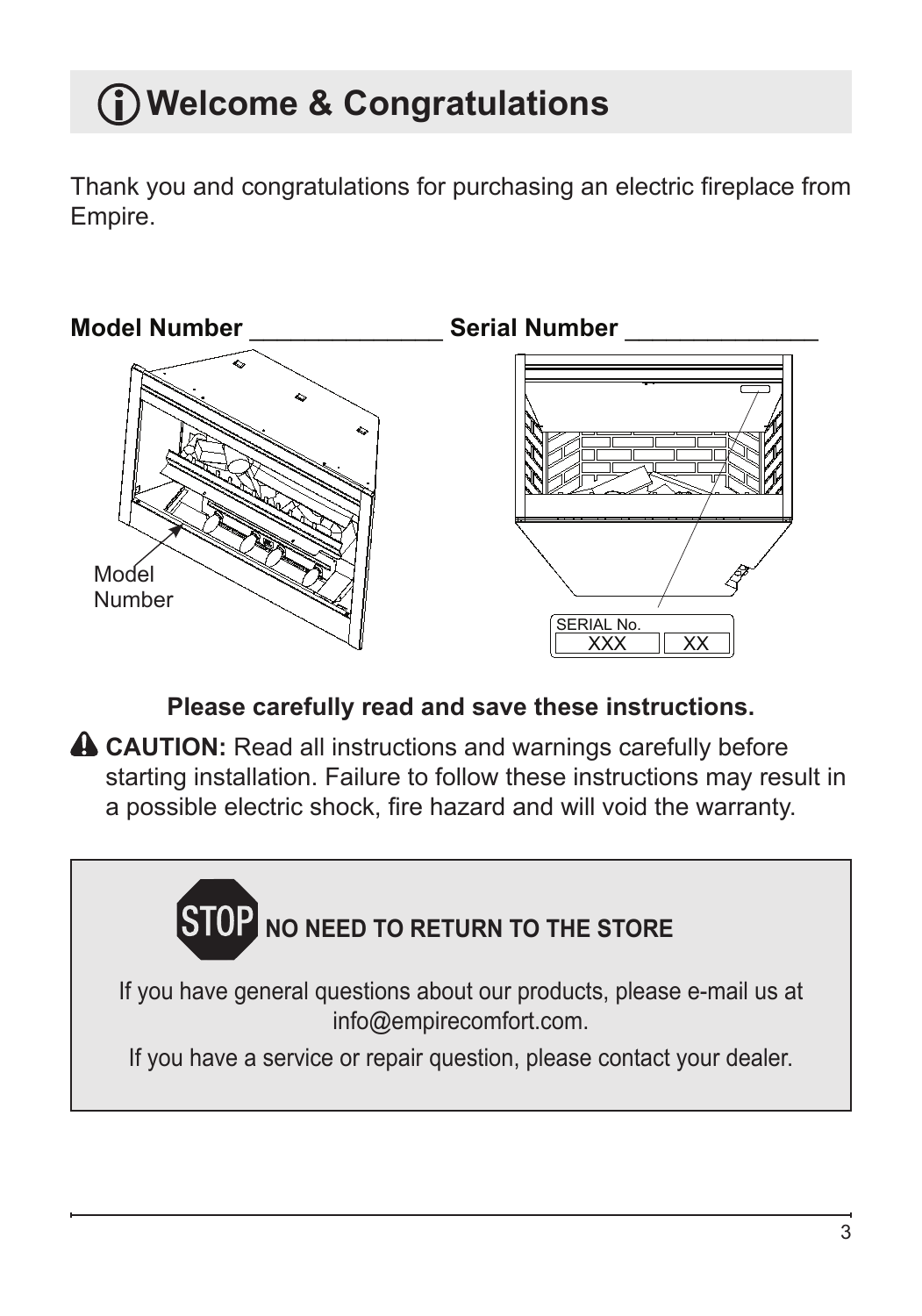# <span id="page-3-0"></span>**IMPORTANT INSTRUCTIONS**

When using electrical appliances, basic precautions should always be followed to reduce the risk of fire, electric shock, and injury to persons, including the following:

- ① Read all instructions before using this appliance.
- ② This fireplace is hot when in use. To avoid burns, do not let bare skin touch hot surfaces. The trim around the heater outlet becomes hot during heater operation. Keep combustible materials, such as furniture, pillows, bedding, papers, clothes, and curtains at least 3 feet (0.9m) from the front of the unit.
- ③ Extreme caution is necessary when any heater is used by or near children or invalids and whenever the fireplace is left operating and unattended.
- ④ Do not operate any heater after it malfunctions. Disconnect power at the service panel and have the heater inspected by

a reputable electrician before reusing.

- ⑤ Do not operate any unit with a damaged cord or plug, or if the heater has malfunctioned, or if the electric fireplace has been dropped or damaged in any manner, contact your dealer.
- ⑥ Never locate this heater where it may fall into a bathtub or other water container.
- ⑦ Do not use outdoors.
- ⑧ Do not insert or allow foreign objects to enter any ventilation or exhaust opening as this may cause an electric shock or fire, or damage to the heater.
- ⑨ To prevent a possible fire, do not block air intake or exhaust in any manner.
- ⑩ All electrical heaters have hot and arcing or sparking parts inside. Do not use in areas where gasoline, paint, or flammable liquids are used or stored

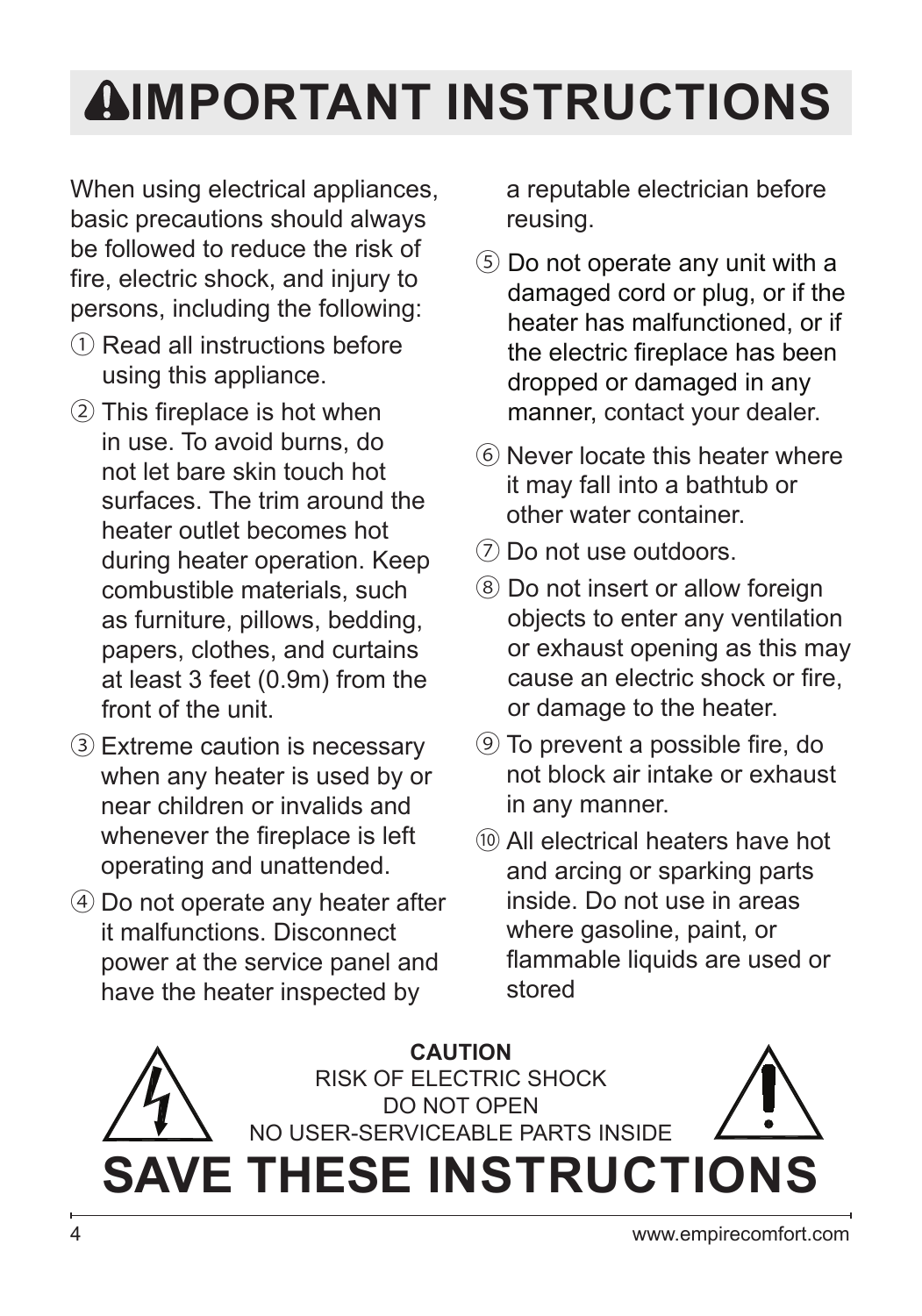# <span id="page-4-0"></span>**IMPORTANT INSTRUCTIONS**

- ⑪ Do not modify this fireplace. Use it only as described in this manual. Any other use not recommended by the manufacturer may cause fire, electric shock or injury to persons.
- ⑫ Do not burn wood or other materials in this fireplace.
- ⑬ Do not strike fireplace glass.
- ⑭ Always use a certified electrician for installation.
- ⑮ Disconnect all power coming to fireplace at main service panel before performing any cleaning, or maintenance.
- ⑯ When transporting or storing the fireplace, keep in a dry place, free from excessive vibration and store as to avoid damage.
	- ! **NOTE:** Changes or modifications not expressly approved by the party responsible for compliance could void user's authority to operate the equipment.

# **Fireplace Installation**

# **Bathroom Installation**

This firebox must be protected by a GFI circuit. If a receptacle is used it must be readily accessible.

To prevent electrical shock this unit is an electrical appliance that is not watertight and must be installed as to prevent water from entering the unit. This unit must be installed away from showers, tubs, etc. Never locate fireplace where it may fall into a bathtub or other water containers. Keep

towels and other combustible materials 3 feet (0.9 m) away from the front of the unit.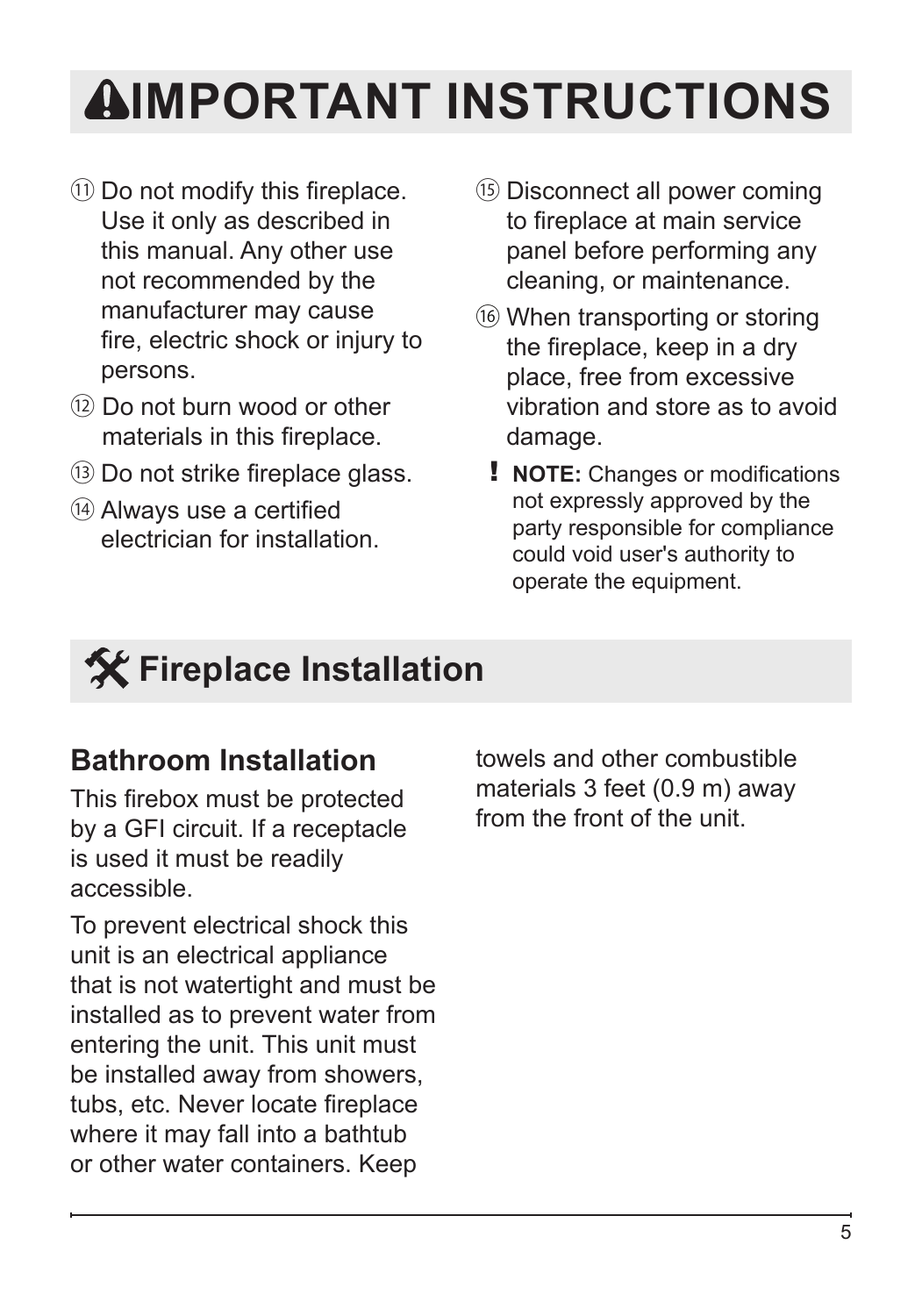# <span id="page-5-0"></span>**Operation**



**A WARNING:** This electric firebox must be properly installed before it is used.

## **Manual Controls**

(Figure 1)

The controls for the Electric Fireplace are located at the bottom right hand corner of the unit.

**CAUTION:** Ensure that the Voltage Selector switch is set to the appropriate voltage (115V or 230V)

## **A. On/Off Switch**

The on/off switch energizes the firebox and flame.

## **B. Mode Selector Switch**

Select preferred feature:

- "o" for flame only
- "-" for fan only/flame
- "=" for heat/flame

! **NOTE:** The heater may emit a slight, harmless odor when first used. This odor is a normal condition caused by initial heating of internal heater parts and will not occur again.

## **C. Voltage Selector Switch**

Needs to be set to reflect the incoming voltage to the unit - 115V or 230V.

### **Resetting The Temperature Cutoff Switch**

The heater on this fireplace is protected with a safety device to prevent overheating. Should the heater overheat, the Overheat indicator will be activated (Fig. 1), and an automatic cutout will turn the heater off and it will not come back on without being reset. It can be reset by switching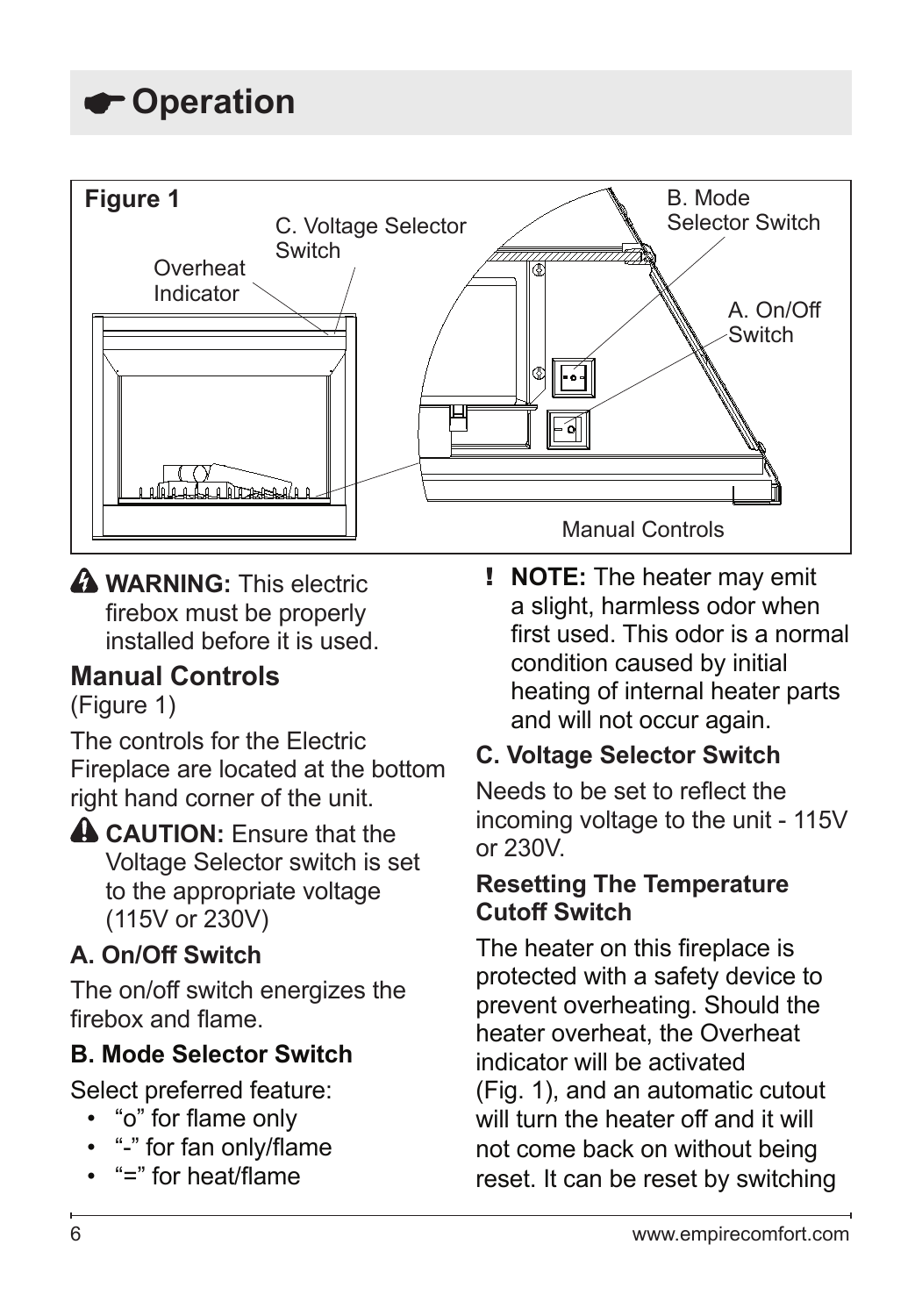# **Operation**

the On/Off switch to OFF and waiting 5 minutes before switching it to ON. The overheat cutout will be triggered if the filter is dirty. Follow filter maintenance.

**A CAUTION:** If you need to continuously reset the heater, disconnect power and contact your dealer.

# **Remote Controls**

An optional remote control can be purchased to operate the fireplace - EFRC. This will allow the user the ability to toggle through the stages of operation: Flames, Flames/Fan, and Flames/Heat, with a remote control.

## **Wall Mounted Controls**

The fireplace can be installed with wall mounted controls. These controls include wall switches and thermostats. (see individual installation guides for details)

**1. Wall Mounted Switches** This model may be installed so that a wall mounted switch energizes the firebox and flame, **(On/Off Switch must be in the ON position).** A wall mounted switch may also be used to override the flame image, (**On/Off Switch must** 

**be in the ON position in coordination with any main power wall mounted switch).**  A wall mounted switch may also be used to override the heater option (**Mode Selector Switch must be in the "=" position**).

**2. Wall Mounted Thermostat** This unit may be installed so that a wall mounted thermostat can adjust the heat temperature to your individual requirements. Please refer to thermostat manufacturers operation Instructions. **Mode Selector Switch must be set to "=" for thermostat to control heater/.**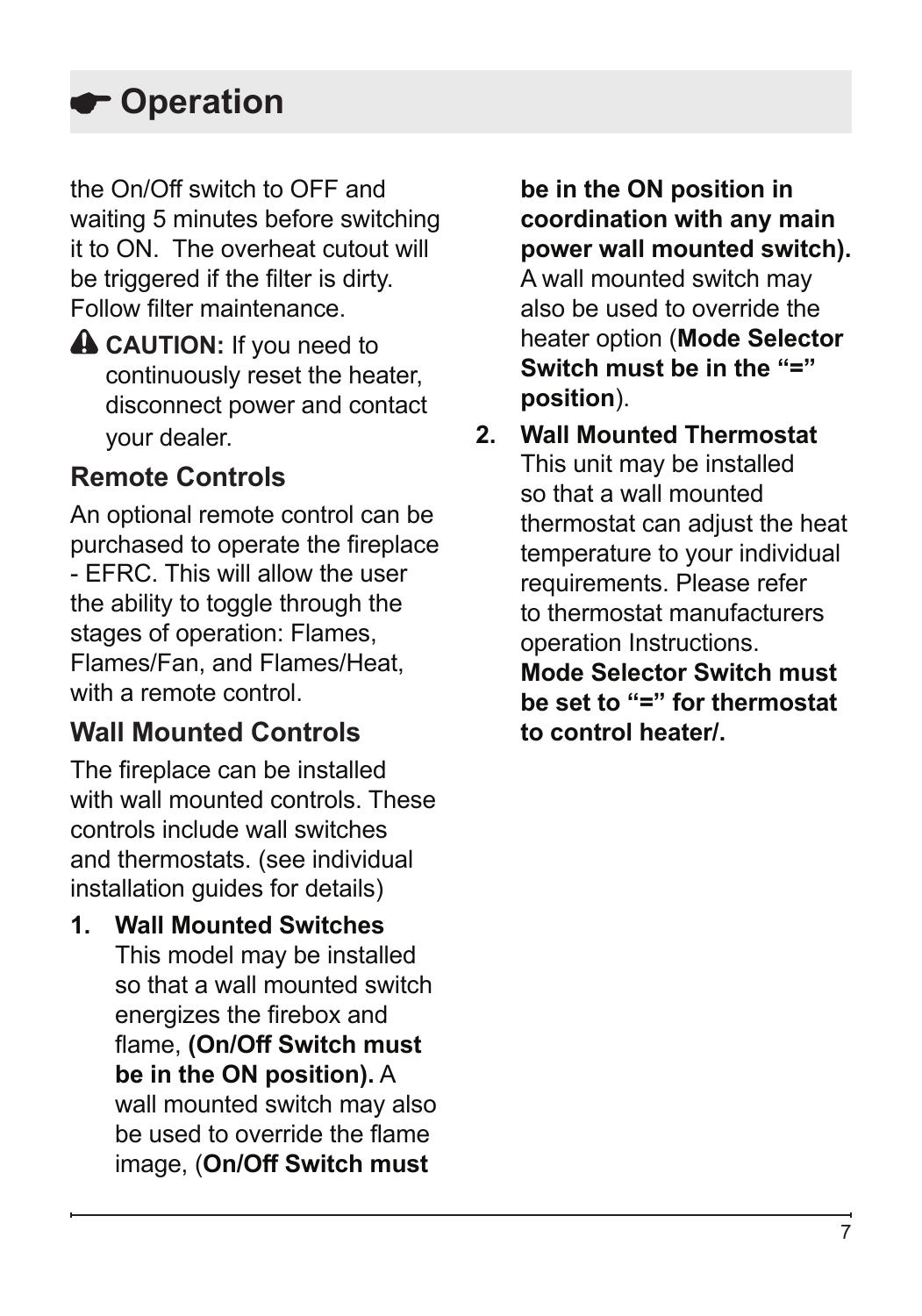# <span id="page-7-0"></span> **Maintenance**

**A WARNING:** Disconnect power and heater has cooled before attempting any maintenance or cleaning to reduce the risk of fire, electric shock or damage to persons.

! **NOTE:** The fireplace should not be operated with an accumulation of dust or dirt on or in the unit, as this can cause a build up of heat and eventual damage. For this reason the heater must be inspected regularly, depending upon conditions and at least at yearly intervals.

# **Light Bulb Replacement**

Light bulbs need to be replaced when you notice a dark section of the flame or when the clarity and detail of the log exterior disappears. There are four bulbs under the log set which generate the flames and embers.

**Helpful Hints:** It is a good idea to replace all light bulbs at one time if they are close to the end of their rated life. Group replacement will reduce the number of times you need to open the unit to replace light bulbs. Long life bulbs are recommended to reduce the frequency of bulb changes.

## **Light Bulb Requirements:**

Quantity of 4 clear chandelier or candelabra bulbs with an E-12 (small) socket base, 60 Watt rating. Example: GE 60BC or Philips 60CTC. **DO NOT EXCEED 60 WATTS PER BULB**.

**A CAUTION:** When handling log only apply force to the ember bed section not directly to the logs.

## **To access the light bulb area**

- **A CAUTION:** Allow at least 5 minutes for light bulbs to cool off before touching bulbs to avoid accidental burning of skin.
- 1. Open steel curtain (remove glass doors if applicable).
- 2. Remove two screws on log bracket and set aside (Figure 2)

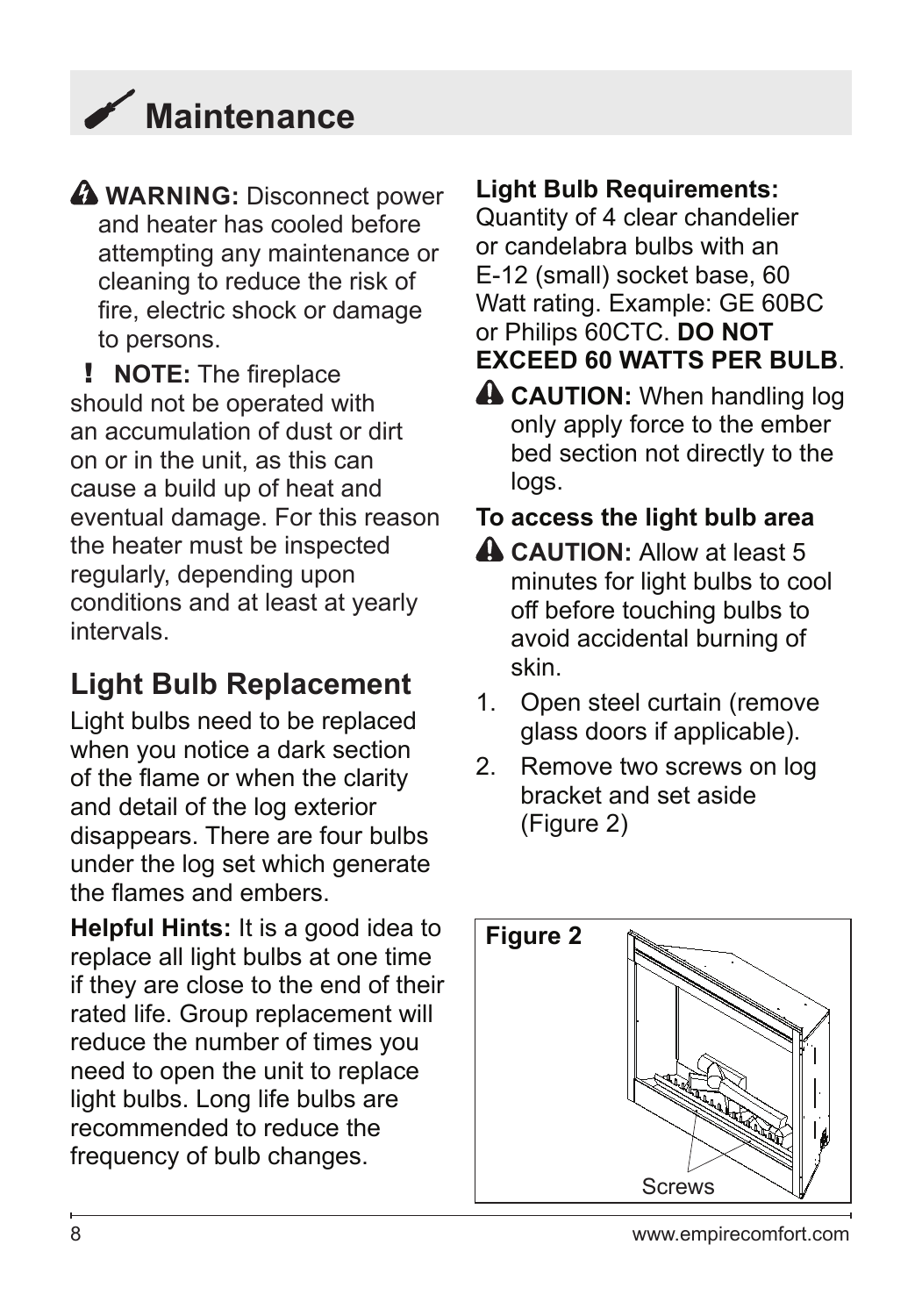

- 3. Pull front edge of plastic ember bed or plastic grate up and forward until rear tab releases from the ledge located at the bottom of the partially reflective glass (Figure 3).
- ! **NOTE:** Log set fits tightly into firebox, some force may be necessary to remove.
- 4. Set logset in front of firebox.
- 5. Disconnect the logset LED wire harness from unit (Figure 4).
- 6. Examine the bulbs to determine which bulbs require replacement.
- 7. Unscrew bulbs counter clockwise.
- 8. Insert new bulbs.
- 9. Re-connect the logset LED wire harness to the unit.
- 10. Replace the log by inserting the rear tab of the logset under the back ledge of the fireplace and push down on the front edge of the logset until it snaps into place (Figure 3).
- 11. Replace log grate using two screws previously removed.

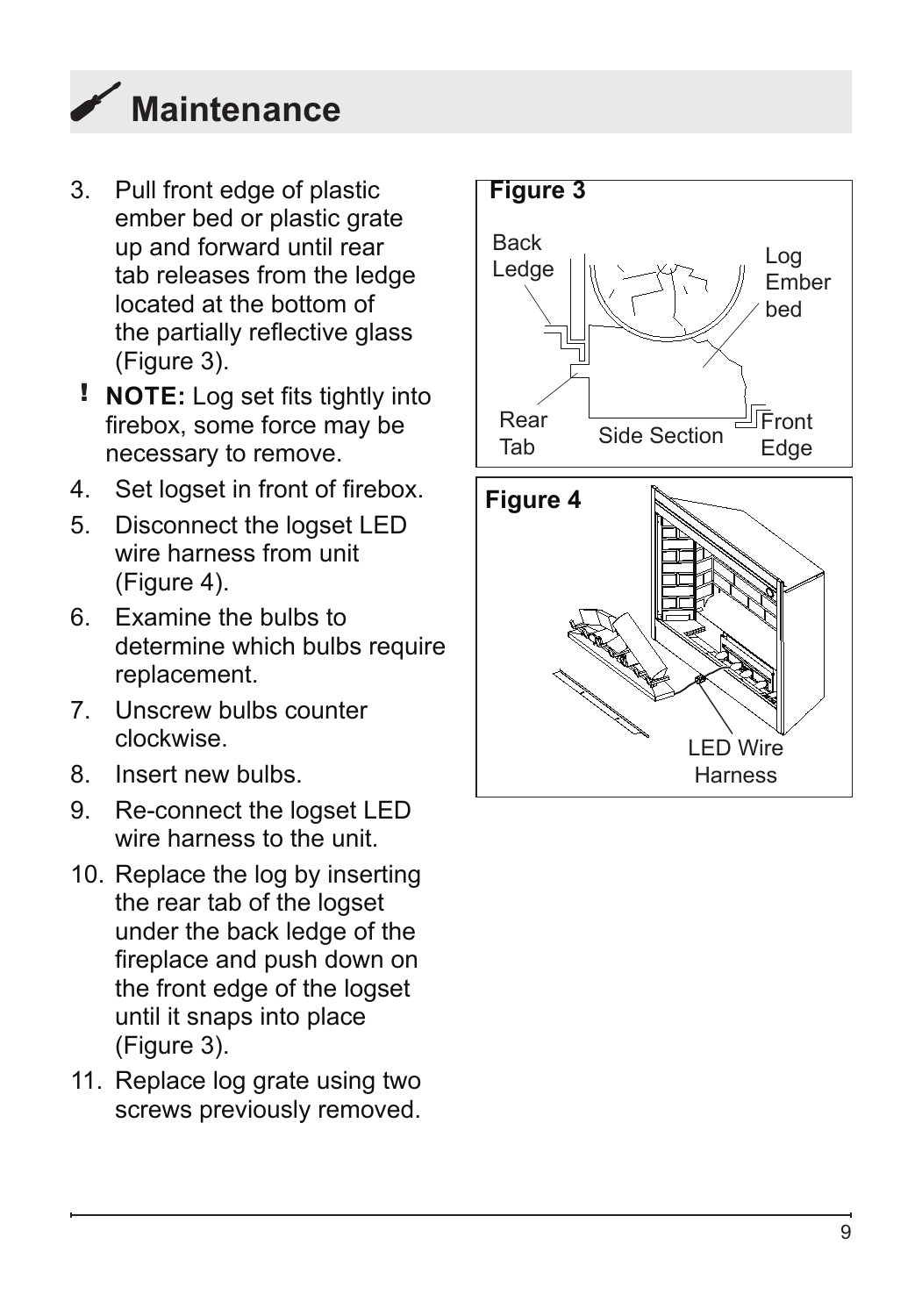<span id="page-9-0"></span>

## **Partially Reflective Glass Cleaning**

The partially reflective glass is cleaned in the factory during the assembly operation. During shipment, installation, handling, etc., the partially reflective glass surface may collect dust particles. These can be removed by buffing lightly with a clean dry cloth.

To remove fingerprints or other marks, the partially reflective glass can be cleaned with a damp cloth using high quality household glass cleaner. The partially reflective glass should be completely dried with a lint free cloth. To prevent scratching, do not use abrasive cleaners or spray liquids on any surface.

# **Fireplace Surface Cleaning**

Use warm water only to clean painted surfaces of the Compact Fireplace. Do not use abrasive cleaners.

## **Servicing**

Except for light bulb replacement and cleaning described above, an authorized service representative should perform any other servicing.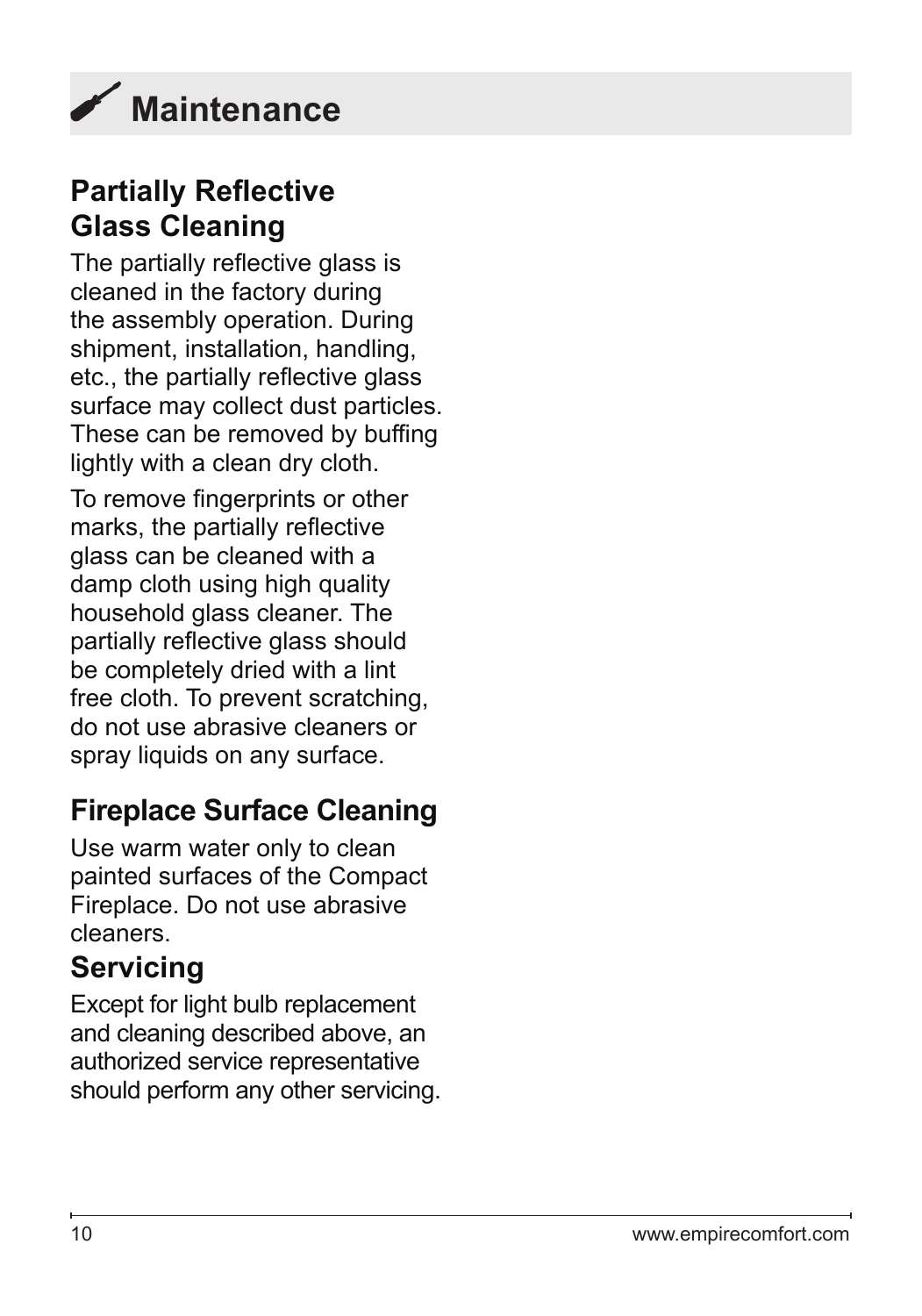<span id="page-10-0"></span>

### **Two Year Limited Warranty**

### *Products to which this limited warranty applies*

This limited warranty applies to your newly purchased Empire electric fireplace **EF39**. This limited warranty applies only to purchases made in any of the 50 States of the USA (and the District of Columbia) *except* for Hawaii and Alaska. This limited warranty applies to the original purchaser of the product only and is not transferable.

#### *Products excluded from this limited warranty*

Light bulbs are not covered by this limited warranty and are the sole responsibility of the owner/purchaser. Products purchased in Hawaii or Alaska are not covered by this limited warranty. Products purchased in these States are sold AS IS without warranty or condition of any kind (including, without limitation, any implied warranties or conditions of merchantability or fitness for a particular purpose) and the entire risk of as to the quality and performance of the products is with the purchaser, and in the event of a defect the purchaser assumes the entire cost of all necessary servicing or repair.

#### *What this limited warranty covers and for how long*

Products covered by this limited warranty have been tested and inspected prior to shipment and, subject to the provisions of this warranty, Empire warrants such products to be free from defects in material and workmanship for a period of 2 years from the date of the first purchase of such products.

Empire fireplace surrounds (mantels) and trims covered by this limited warranty have been tested and inspected prior to shipment and, subject to the provisions

of this warranty, Empire warrants such products to be free from defects in material and workmanship for a period of 1 year from the date of first purchase of such products.

The limited 2 year warranty period for products other than fireplace surrounds (mantels) and trims and the limited 1 year warranty period for fireplace surrounds (mantels) and trims also applies to any implied warranties that may exist under applicable law. Some jurisdictions do not allow limitations on how long an implied warranty lasts, so the above limitation may not apply to the purchaser.

### *What this limited warranty does not cover*

This limited warranty does not apply to products that have been repaired (except by Empire or its authorized service representatives) or otherwise altered. This limited warranty does further not apply to defects resulting from misuse, abuse, accident, neglect, incorrect installation, improper maintenance or handling, or operation with an incorrect power source.

#### *What you must do to get service under this limited warranty*

Defects must be brought to the attention of Empire by contacting your dealer. Please have proof of purchase, catalogue/model and serial numbers available. Limited warranty service requires a proof of purchase of the product.

#### *What Empire will do in the event of a defect*

In the event a product or part covered by this limited warranty is proven to be defective in material or workmanship during (i) the 2 year limited warranty period for products other than fireplace surrounds (mantels) and trims, and (ii) the 1 year limited warranty period for surrounds (mantels) and trims, you have the following rights: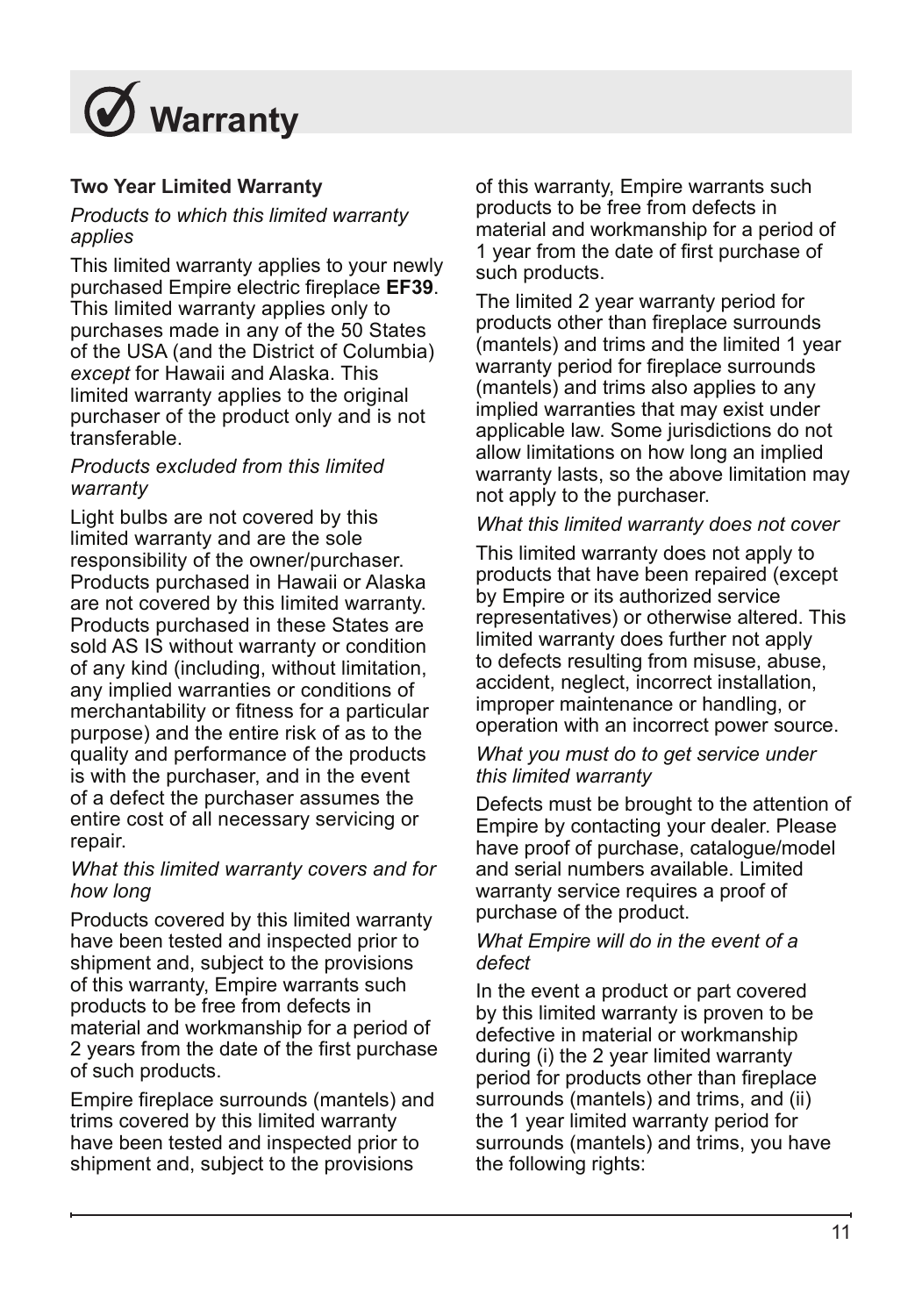# **Warranty**

- Empire will in its sole discretion either repair or replace such defective product or part without charge. If Empire is unable to repair or replace such product or part, or if repair or replacement is not commercially practicable or cannot be timely made, Empire may, in lieu of repair or replacement, choose to refund the purchase price for such product or part.
- Limited warranty service will be performed solely by dealers or service agents of Empire authorized to provide limited warranty services.
- **• For products other than surrounds (mantels) and trims**, this 2 year limited warranty entitles the purchaser to on-site or in-home warranty services. Accordingly, Empire will be responsible for all labour and transportation associated with repairing or replacing the product or part except as follows: (i) charges which may be levied for travel costs incurred to travel to the purchaser's site where the product is located if the purchaser's site is beyond 30 miles (48 km) from the closest service depot of Empire's dealer or service agent; and (ii) the purchaser is solely responsible for providing clear access to all serviceable parts of the product.
- **• For surrounds (mantels) and trims**, this 1 year limited warranty does not entitle the purchaser to on-site or in-house warranty services. The purchaser is responsible for removal and transportation of the surrounds (mantels) and trims (and any repaired or replacement product or part) to and from the authorized dealer's or service agent's place of business. On-site or in-home services for surrounds (mantels) and trims may be

performed at the purchaser's specific request and expense at Empire's then-current rates for such services. Empire will not be responsible for, and this limited warranty shall not include, any expense incurred for installation or removal of the surrounds (mantels) or trims or any part thereof (or any replacement product or part) including, without limitation, all shipping costs and transportation costs to and from the authorized dealer's or service agent's place of business and all labour costs. Such costs shall be the purchaser's responsibility.

#### *What Empire and its dealers and service agents are also not responsible for:*

IN NO EVENT WILL EMPIRE, OR ITS DIRECTORS, OFFICERS, OR AGENTS, BE LIABLE TO THE PURCHASER OR ANY THIRD PARTY, WHETHER IN CONTRACT, IN TORT, OR ON ANY OTHER BASIS, FOR ANY INDIRECT, SPECIAL, PUNITIVE, EXEMPLARY, CONSEQUENTIAL, OR INCIDENTAL LOSS, COST, OR DAMAGE ARISING OUT OF OR IN CONNECTION WITH THE SALE, MAINTENANCE, USE, OR INABILITY TO USE THE PRODUCT, EVEN IF EMPIRE OR ITS DIRECTORS, OFFICERS, OR AGENTS HAVE BEEN ADVISED OF THE POSSIBILITY OF SUCH LOSSES, COSTS OR DAMAGES, OR IF SUCH LOSSES, COSTS, OR DAMAGES ARE FORESEEABLE. IN NO EVENT WILL EMPIRE, OR ITS OFFICERS, DIRECTORS, OR AGENTS BE LIABLE FOR ANY DIRECT LOSSES, COSTS, OR DAMAGES THAT EXCEED THE PURCHASE PRICE OF THE PRODUCT.

SOME JURISDICTIONS DO NOT ALLOW THE EXCLUSION OR LIMITATION OF INCIDENTAL OR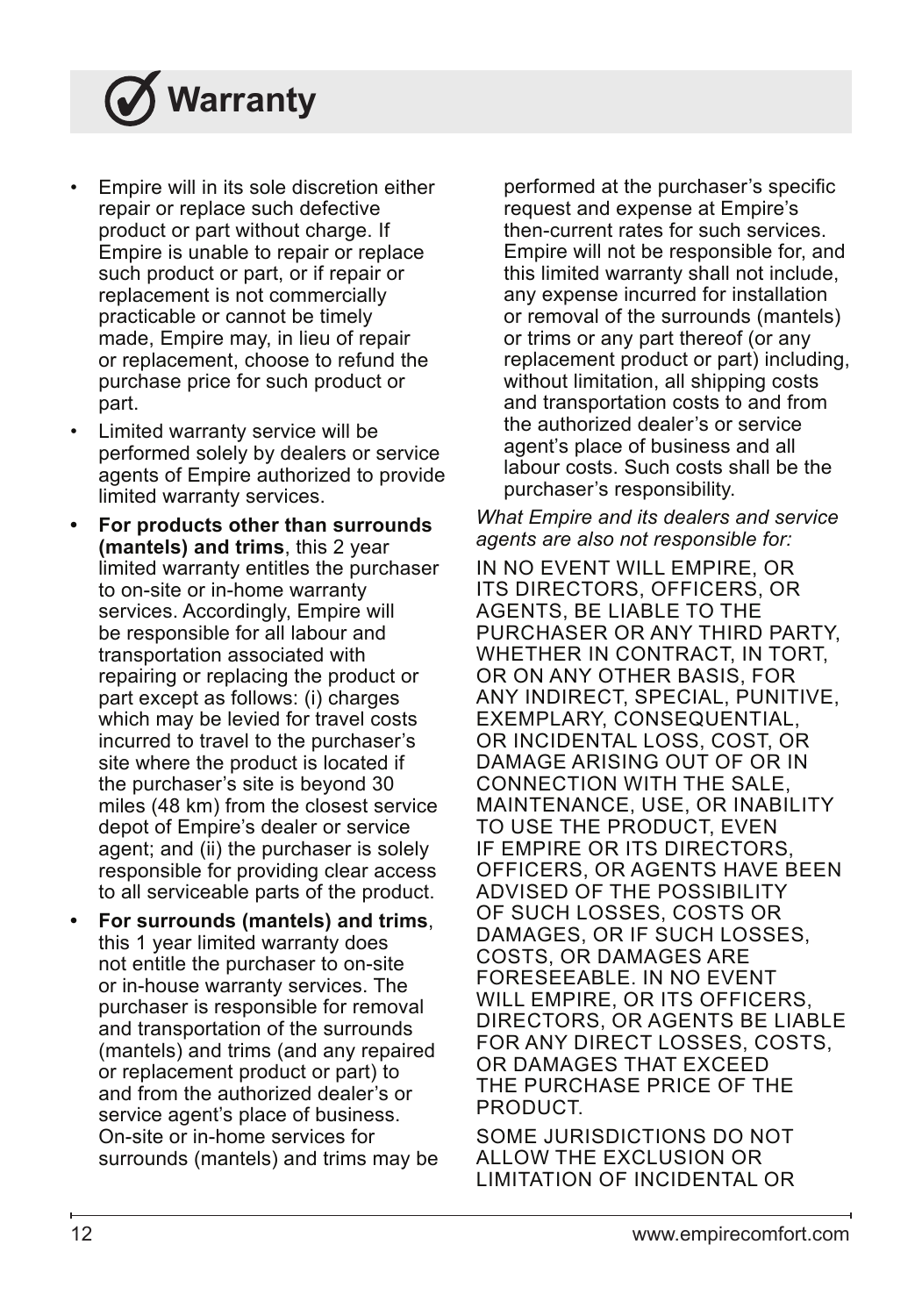<span id="page-12-0"></span>

### CONSEQUENTIAL DAMAGES, SO THE ABOVE LIMITATION OR EXCLUSION MAY NOT APPLY TO THE **PURCHASER.**

*How State and Provincial law apply*

This limited warranty gives you specific legal rights, and you may also have other rights which vary from jurisdiction to jurisdiction. The provisions of the United Nations Convention on Contracts for the Sale of Goods shall not apply to this limited warranty or the sale of products covered by this limited warranty.



If you have general questions about our products, please e-mail us at info@empirecomfort.com.

If you have a service or repair question, please contact your dealer.

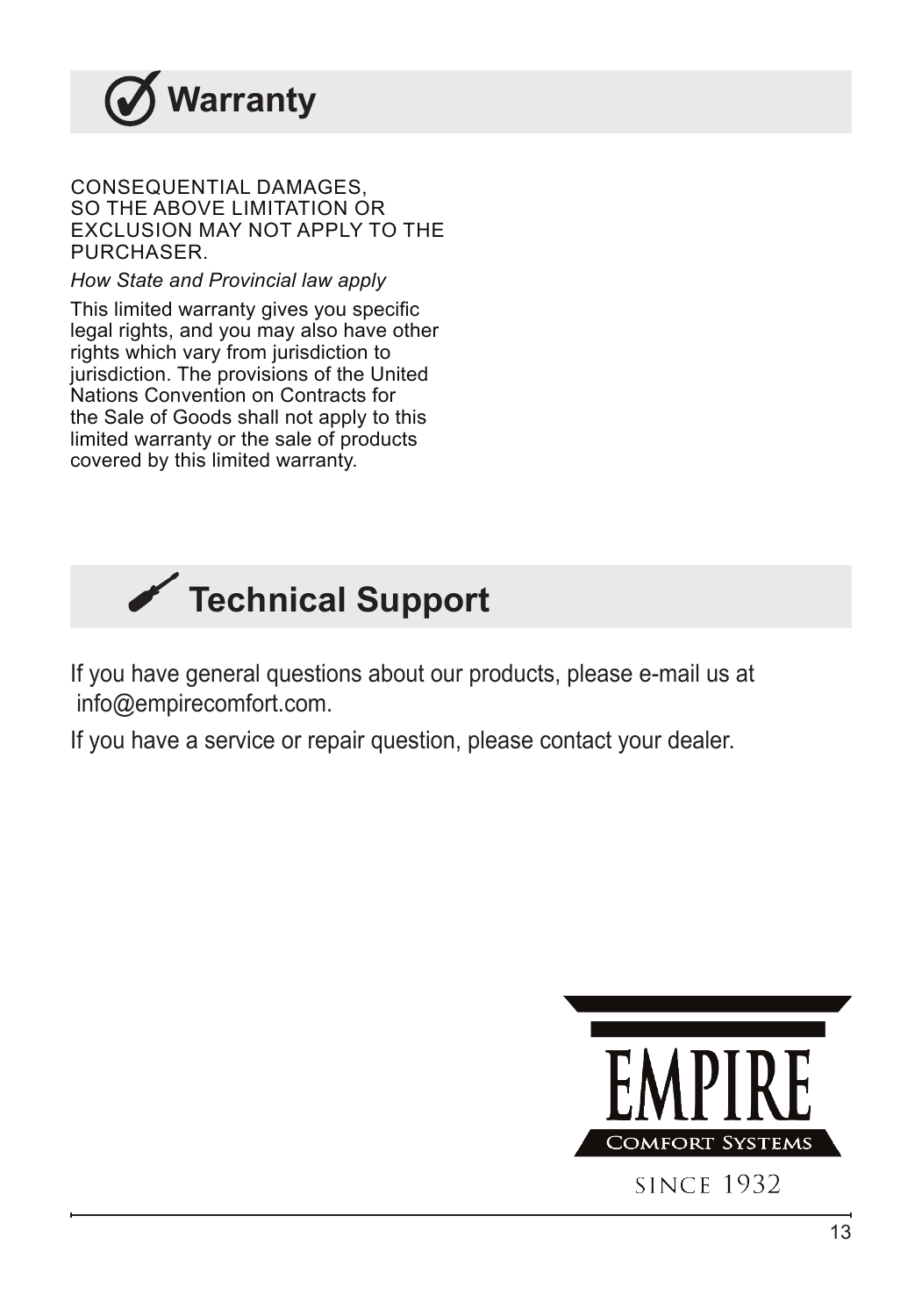

**INFORMACIÓN DE SEGURIDAD IMPORTANTE:** Lea este manual antes de intentar instalar o usar este calentador de aire. Para su seguridad, tome en cuenta todas las advertencias e instrucciones de seguridad de este manual para evitar lesiones corporales o daños materiales.

Para ver toda la línea de productos Empire, visite www.empirecomfort.com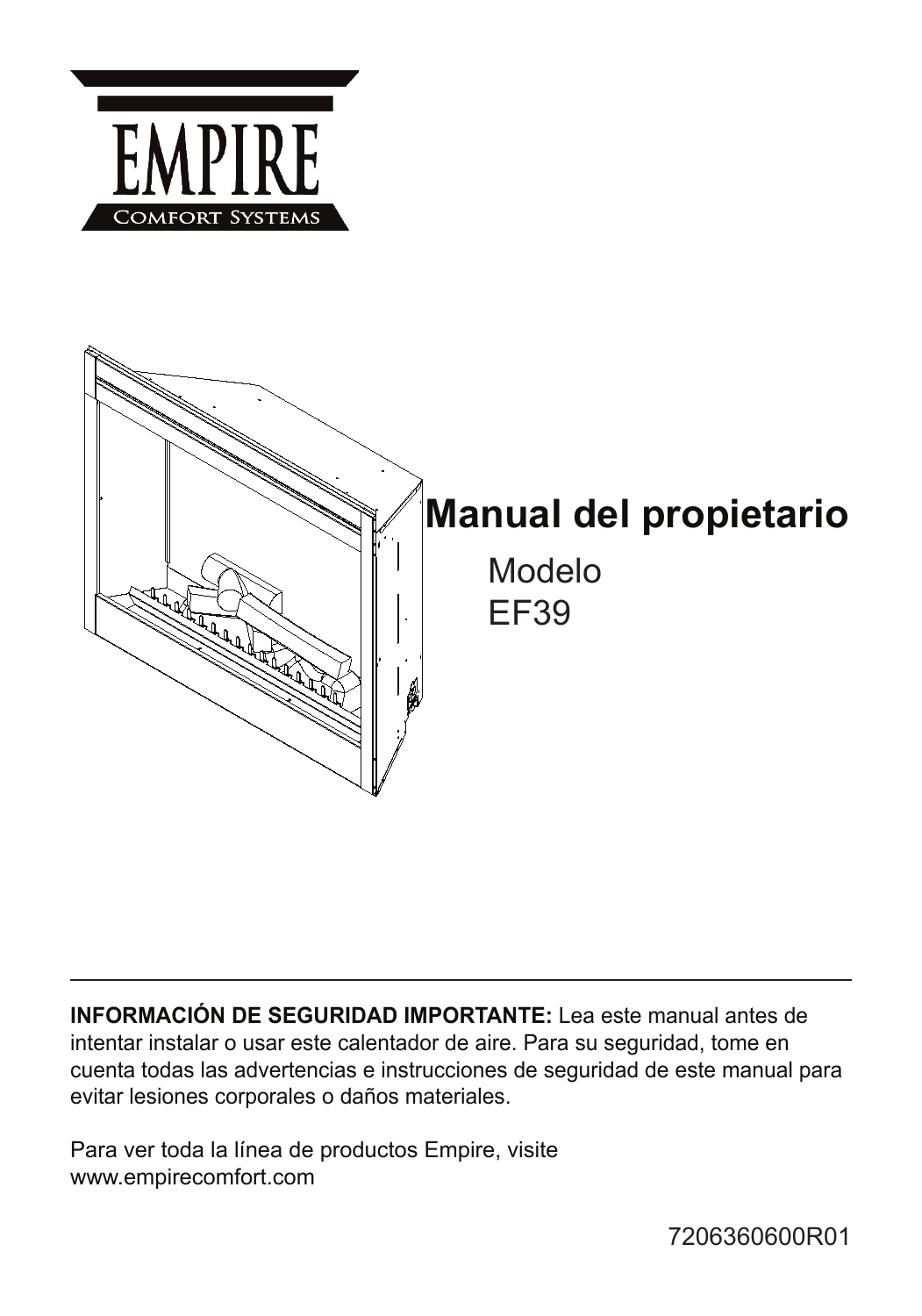# **Índice**

| A INSTRUCCIONES IMPORTANTES4                                                                                                                                                                                                                                                                                                                                                                                                                                                                                |  |
|-------------------------------------------------------------------------------------------------------------------------------------------------------------------------------------------------------------------------------------------------------------------------------------------------------------------------------------------------------------------------------------------------------------------------------------------------------------------------------------------------------------|--|
| X Instalación del calentador  5                                                                                                                                                                                                                                                                                                                                                                                                                                                                             |  |
| $\begin{minipage}{.4\linewidth} \begin{tabular}{l} \hline \textbf{•} \end{tabular} \begin{tabular}{l} \textbf{0} \end{tabular} \begin{tabular}{l} \textbf{0} \end{tabular} \begin{tabular}{l} \textbf{0} \end{tabular} \begin{tabular}{l} \textbf{0} \end{tabular} \begin{tabular}{l} \textbf{0} \end{tabular} \end{minipage} \begin{tabular}{l} \textbf{0} \end{tabular} \end{minipage} \begin{tabular}{l} \textbf{0} \end{tabular} \begin{tabular}{l} \textbf{0} \end{tabular} \end{minipage} \begin{tab$ |  |
|                                                                                                                                                                                                                                                                                                                                                                                                                                                                                                             |  |
|                                                                                                                                                                                                                                                                                                                                                                                                                                                                                                             |  |
|                                                                                                                                                                                                                                                                                                                                                                                                                                                                                                             |  |
|                                                                                                                                                                                                                                                                                                                                                                                                                                                                                                             |  |

Siempre llame a un técnico calificado o use los servicios de una agencia de servicio para reparar este calentador de aire.

- ! **NOTA:** Procedimientos y técnicas que se considera importante destacar.
- **A PRECAUCIÓN:** En caso de no seguir los procedimientos y técnicas cuidadosamente, se dañará el equipo.
- **ADVERTENCIA:** Procedimientos y técnicas que, en caso de no seguirse cuidadosamente, expondrán al usuario a riesgo de incendio, lesión grave o muerte.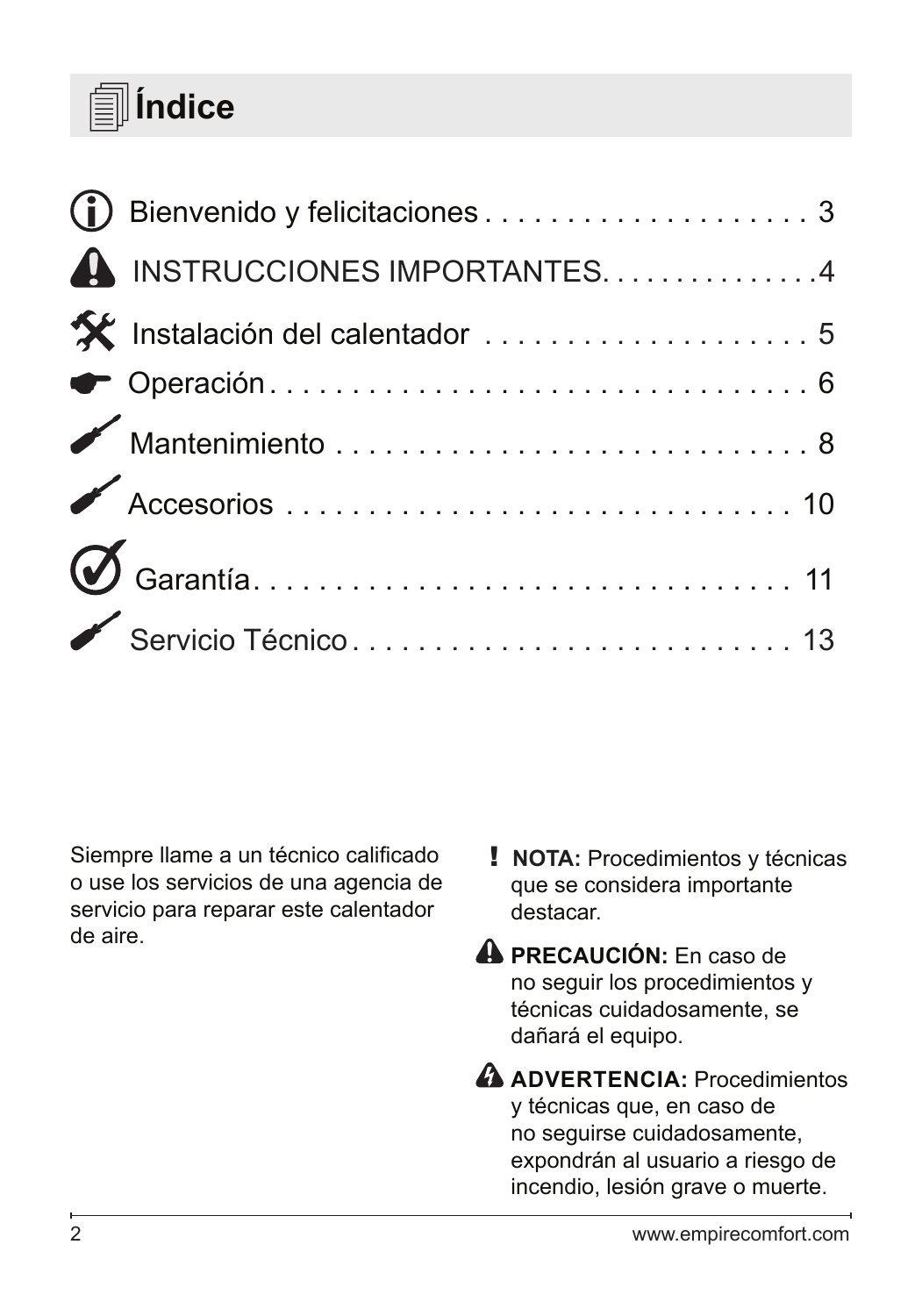# <span id="page-15-0"></span>**Bienvenido y felicitaciones**

Gracias y felicitaciones por haber adquirido una chimenea eléctrica Empire.



**Lea atentamente y guarde estas instrucciones.**

**PRECAUCIÓN:** Antes de comenzar la instalación, asegúrese de leer las instrucciones y advertencias cuidadosamente. No seguir estas instrucciones podría provocar una descarga eléctrica, un incendio y la anulación de la garantía.

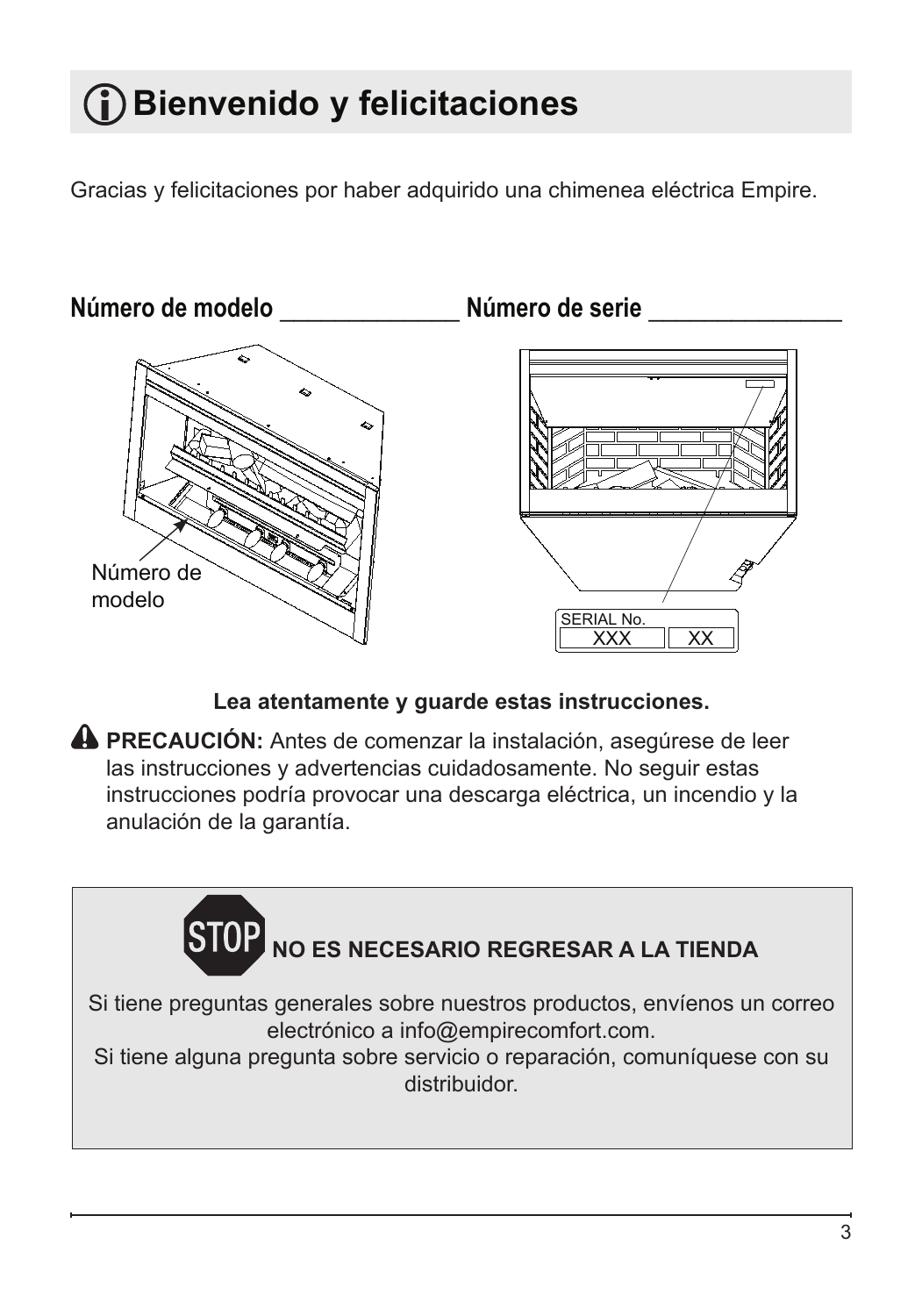# <span id="page-16-0"></span>**INSTRUCCIONES IMPORTANTES**

Cuando se usen aparatos eléctricos, deben respetarse una serie de precauciones básicas a fin de aminorar el riesgo de incendio, descarga eléctrica y lesiones personales; entre otras precauciones, las siguientes:

- **①** Lea todas las instrucciones antes de utilizar este aparato.
- **②** La temperatura de este calentador de aire aumenta cuando está en uso. Para evitar quemaduras, evite que la piel toque las superficies calientes. Cuando está en funcionamiento, el borde de la salida del calentador de aire se calienta. Mantenga los materiales combustibles, como muebles, almohadas, ropa de cama, papeles, prendas de vestir y cortinas a un mínimo de 3 pies (0.9 m) de distancia de la parte frontal del calentador de aire.
- **③** Es necesario tener mucho cuidado cuando los niños o las personas discapacitadas usen el calentador de aire o estén cerca de él, y cuando la unidad se deje en funcionamiento y sin supervisión.
- **④** No opere ningún calentador de aire si no funciona correctamente. Desconecte la electricidad a partir del panel central y haga verificar la unidad por un electricista acreditado antes de volver a utilizarla.
- **⑤** No haga funcionar la chimenea eléctrica si el cable de alimentación o el enchufe están dañados o si el calentador no funciona bien o si se ha caído o dañado de cualquier manera, comuníquese con su comerciante.
- **⑥** No lo use al aire libre.
- **⑦** No coloque el calentador de aire en aquellos sitios donde pueda caer en una bañera o en cualquier otro recipiente de agua.
- **⑧** No inserte objetos ni permita que éstos ingresen en las ventilas ni en la apertura de salida, ya que esto podría causar una descarga eléctrica, incendio o dañar el calentador de aire.
- **⑨** Para evitar que ocurra un incendio, no bloquee las entradas ni la salida de aire de ninguna manera.



**PRECAUCIÓN** RIESGO DE DESCARGA ELÉCTRICA - NO ABRIR NO CONTIENE PARTES QUE EL USUARIO PUEDA REPARAR



# **GUARDE ESTAS INSTRUCCIONES**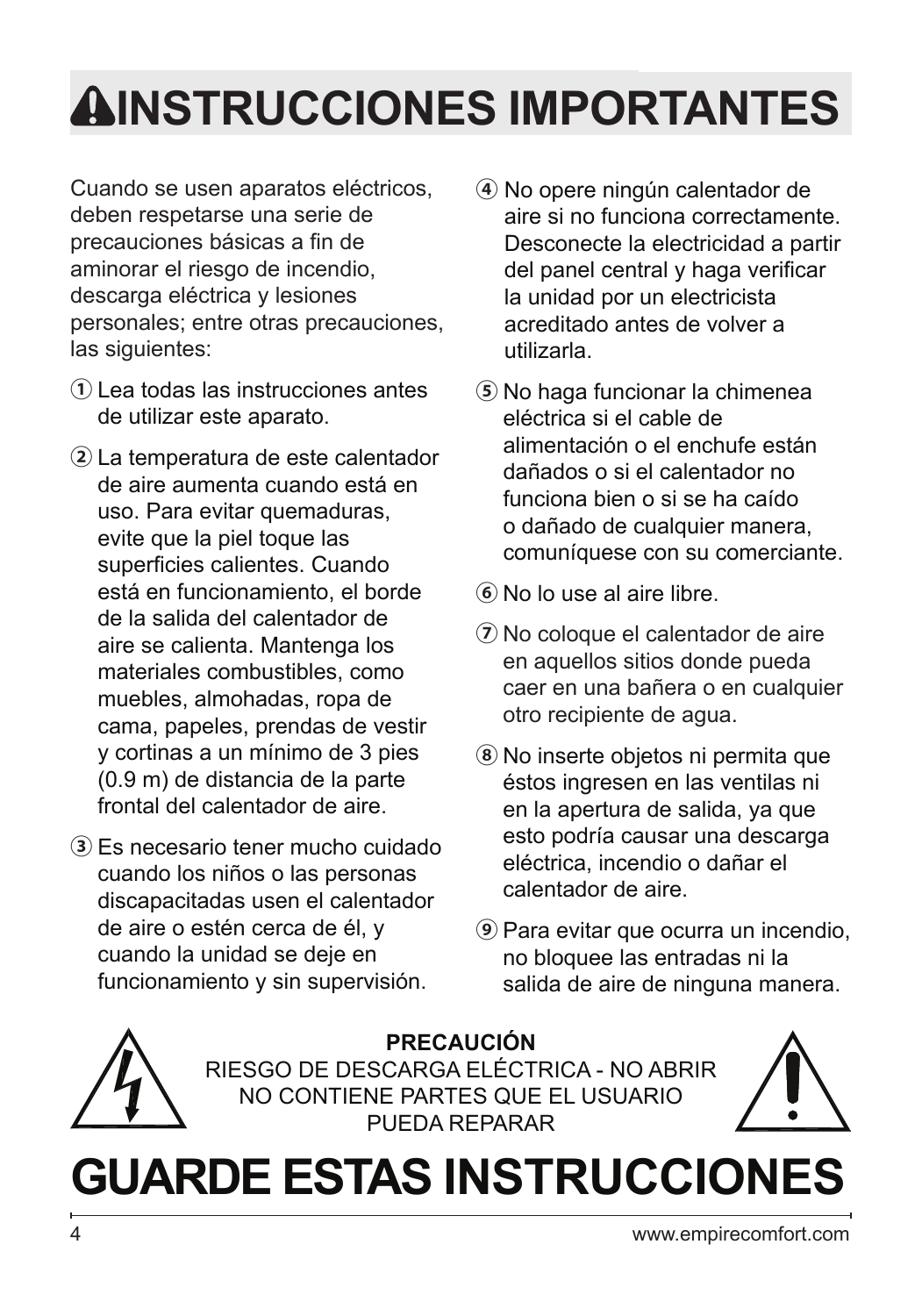# <span id="page-17-0"></span>**INSTRUCCIONES IMPORTANTES**

- **⑩** Todos los calentadores de aire eléctricos tienen en su interior partes calientes y que producen un arco eléctrico o chispas. No los use en áreas en las que se use o almacene gasolina.
- **⑪** No haga modificaciones al calentador de aire. Úselo sólo como se describe en este manual. Cualquier otro uso no recomendado por el fabricante puede provocar incendio, descarga eléctrica o lesiones.
- **⑫** No queme madera ni otros materiales en el calentador de aire eléctrico.
- **⑬** No golpee el vidrio frontal.
- **⑭** Siempre utilice los servicios de un electricista certificado en caso de

que se requieran nuevos circuitos o tomacorrientes.

- **⑮** Desconecte todo suministro de energía antes de limpiar, darle mantenimiento o reubicar el calentador de aire.
- **⑯** Cuando transporte o guarde el calentador de aire y el cable, manténgalo en un lugar seco, donde no esté expuesto a vibración excesiva y guárdelo de manera que no se dañe.
- ! **NOTA:** Los cambios o modificaciones que no estén expresamente aprobados por la parte responsable del cumplimiento podrían anular la autorización del usuario para utilizar el equipo.

# **Instalación del calentador**

### **Instalación en el baño**

Este calentador eléctrico debe estar protegido por un circuito o receptáculo con interruptor de falla a tierra (GFI). Si se utiliza la caja, ésta debe ser fácilmente accesible.

Este aparato eléctrico no es estanco al agua, y para evitar las descargas eléctricas, se debe instalar de modo que el agua no penetre en la unidad. Este aparato se debe instalar lejos de duchas, bañeras, etc. Nunca coloque el calentador eléctrico en un lugar donde pueda caer dentro de una bañera u otros contenedores de agua. Mantenga las toallas y otros materiales combustibles a 3 pies (0.9 m) del frente de la unidad.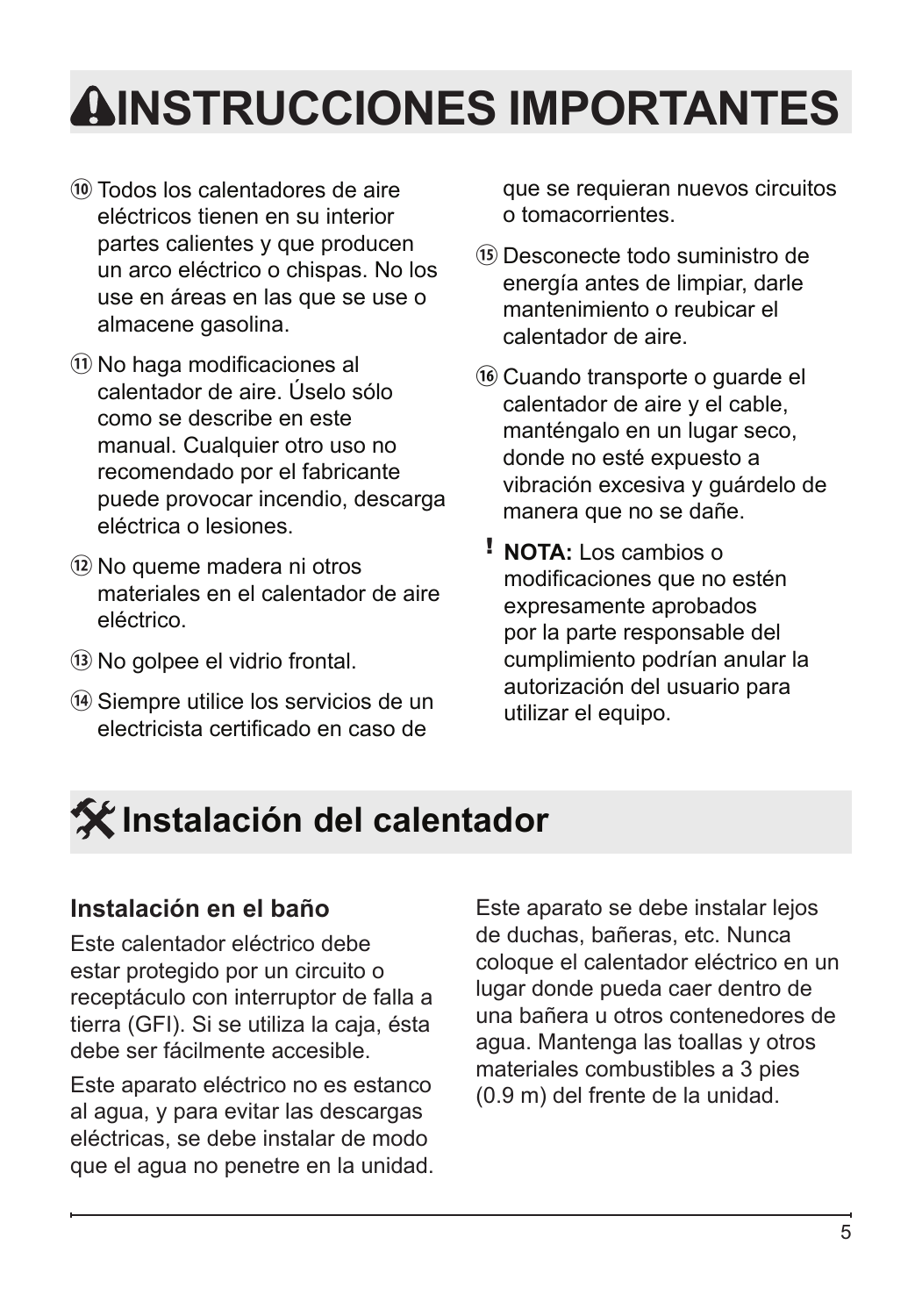# <span id="page-18-0"></span>**Operación**



 **ADVERTENCIA:** Debe instalar la cámara de combustión eléctrica de manera adecuada antes de utilizarla.

## **Botones de control manual**

Los mandos del calentador de aire eléctrico están situados en la esquina inferior derecha del aparato.

### **PRECAUCIÓN:** Compruebe que el voltaje de entrada concuerda con el seleccionado en el interruptor de selección.

### **A. Interruptor de Encendido/Apagado**

El interruptor de encendido/apagado energiza el calentador y la llama.

### **B. Interruptor de selección de modo**

Seleccione la característica preferida:

- "o" para encender la llama únicamente
- "-" para ventilador / llama
- "=" para obtener calor/llama

! **NOTA:** Es posible que el calefactor emita una ligero e inofensivo olor al utilizarse por primera vez. Este olor es normal y está causado por el calentamiento inicial de las piezas de la estufa interior y no se volverá a producir.

### **C. Interruptor selector de voltaje**

Compruebe que el voltaje de entrada concuerda con el seleccionado en el interruptor de selección.

### **Interruptor de la temperatura**

Si el calentador llegara a sobrecalentarse, un corte automático apagará el calentador y no se volverá a encender sin ser reiniciado. Se puede reiniciar APAGANDO el Interruptor de Encendido/Apagado durante 5 minutos antes de volver a encender la unidad.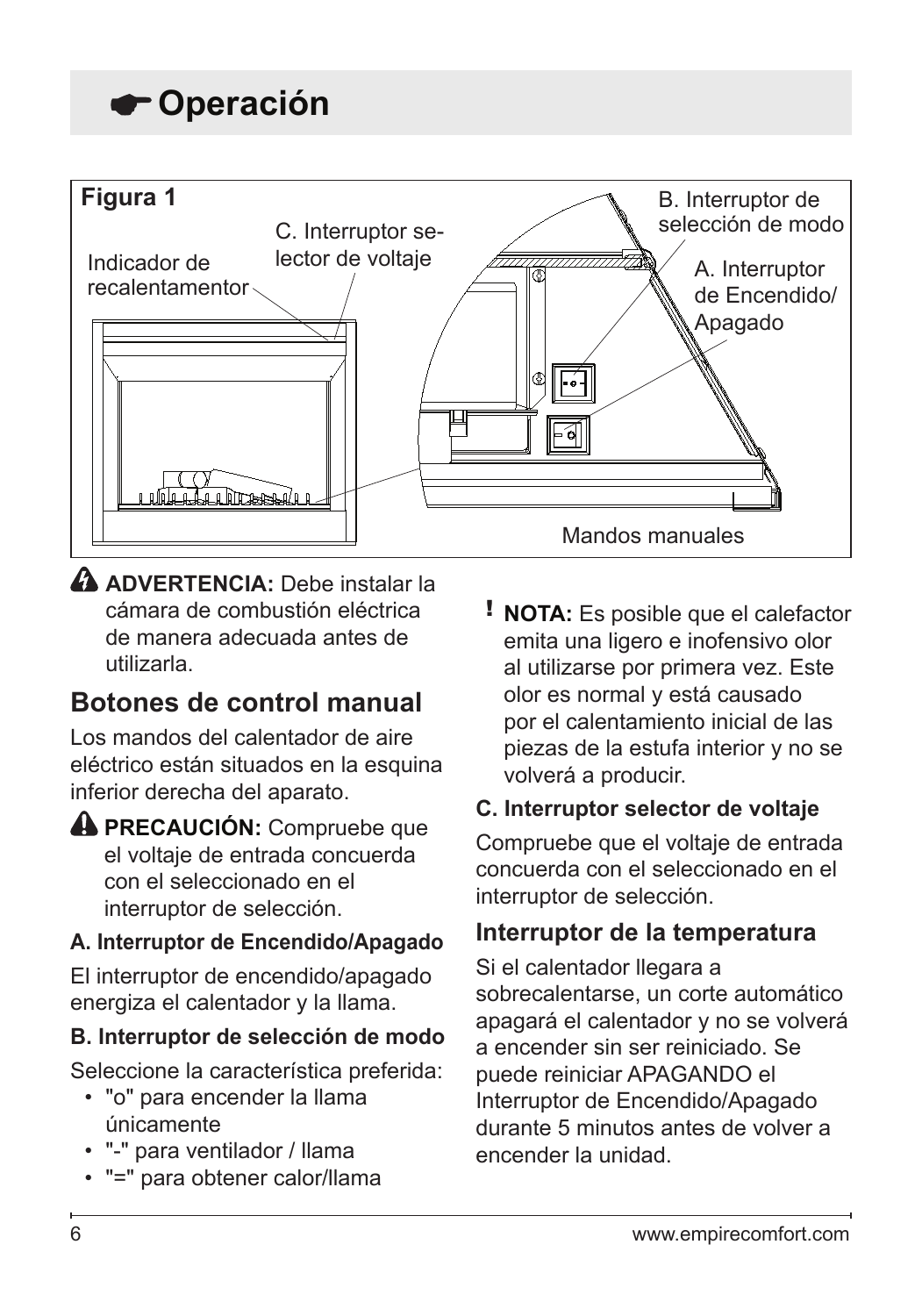# **Operación**

# **PRECAUCIÓN:** Si la estufa

se enciende y se apaga continuamente, desconecte la corriente desde el panel principal y llame a su distribuidor.

## **Control Remoto**

Un control remoto opcional se puede comprar para operar la chimenea - EFRC. Esto le permitirá al usuario la posibilidad de alternar entre los estados de funcionamiento: Llamas; llamas y ventilador; y Llamas Calor, con un control remoto.

## **Mandos de la pared**

El calentador se puede instalar con los mandos montados en la pared. Estos mandos incluyen los interruptores y termostatos de la pared. (Consultar la guía de instalación para más detalles.)

### **1. Interruptores montados en la pared**

Este modelo se puede instalar de modo que el interruptor de la pared encienda la estufa y la llama (el Interruptor de Encendido/Apagado debe estar en posición de encendido). Los interruptores montados en la pared también se pueden utilizar para anular la imagen de las llamas (el Interruptor de Encendido/Apagado debe estar en posición de encendido coordinado con cualquier interruptor principal montado

en la pared). También debe utilizarse un interruptor montado en la pared para anular la opción de la calor (el selector de modo debe estar en la posición de "=").

### **2. Termostato montado en la pared**

Este aparato se puede instalar con un termostato en la pared para ajustar la temperatura y que se ajuste a sus preferencias personales. Consulte las instrucciones de funcionamiento del fabricante del termostato. El interruptor de selección de modo debe estar en la posición "=" para que el termostato controle la estufa.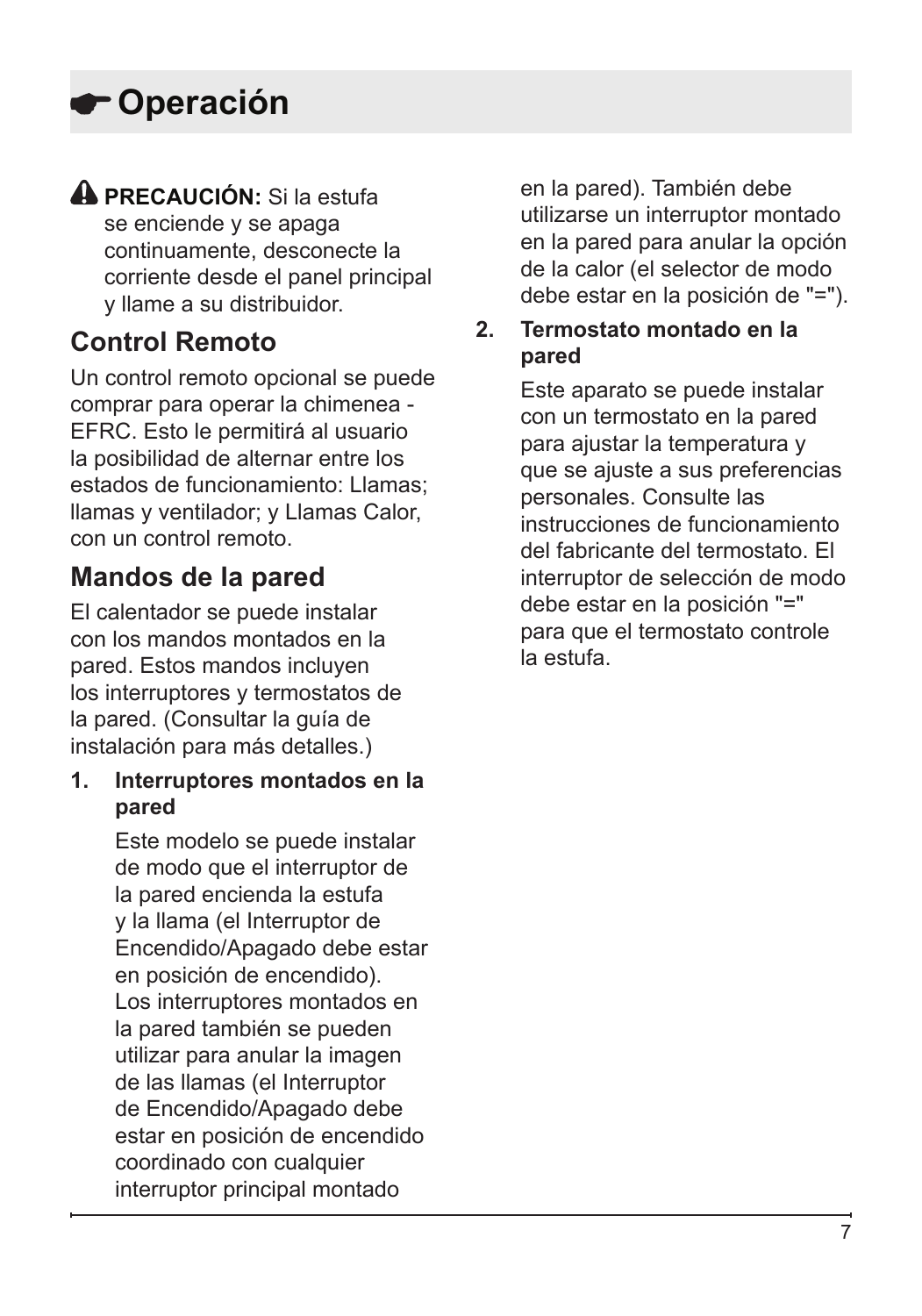# <span id="page-20-0"></span>**Mantenimiento**

- **A** ADVERTENCIA: Para reducir el riesgo de incendio, descarga eléctrica o lesiones a personas, desconecte el suministro eléctrico y permitir que el calentador se enfríe antes de intentar cualquier tipo de mantenimiento o limpieza.
	- ! **NOTA:** El calentador de aire no debe ser operado si hubiera acumulación de polvo o de suciedad sobre la unidad o dentro de la misma, ya que ello puede originar una acumulación de temperatura y dañar la unidad. Por ello, el calentador de aire debe ser verificado regularmente, teniendo en cuenta las condiciones y por lo menos, una vez por año.

## **Cómo cambiar las bombillas**

Hay que cambiar las bombillas cuando se observa una parte oscura en la llama o cuando desaparecen la claridad y los detalles del lecho de brasas del tronco. Hay cuatro bombillas debajo del juego de troncos que crean las llamas y el lecho de brasas.

### **Características de las bombillas:**

Cuatro bombillas tipo lámpara de araña o candelabro de 60 W, con casquillo pequeño E 12. Ejemplo: GE 60BC o Philips 60CTC. **LAS BOMBILLAS NO DEBEN SER SUPERIORES A LOS 60 W.**

**A PRECAUCIÓN:** Al manejar los troncos, haga fuerza sobre la sección de cabecera del lecho de brasas, no directamente sobre los troncos.

**Consejos Prácticos:** Es buena idea cambiar todas las bombillas a la vez si es que todas están llegando al fin de su vida útil. Si sustituye todas las bombillas a la vez, reducirá el número de veces que tendrá que abrir el aparato para cambiar las bombillas. Se recomienda utilizar bombillas de larga duración para reducir la frecuencia de cambio de las bombillas.

### **Para acceder a la zona de bombillas**

**PRECAUCIÓN:** Deje que transcurran 5 minutos para dar tiempo a que se enfríen las bombillas antes de tocarlas; así evitará quemaduras en la piel.

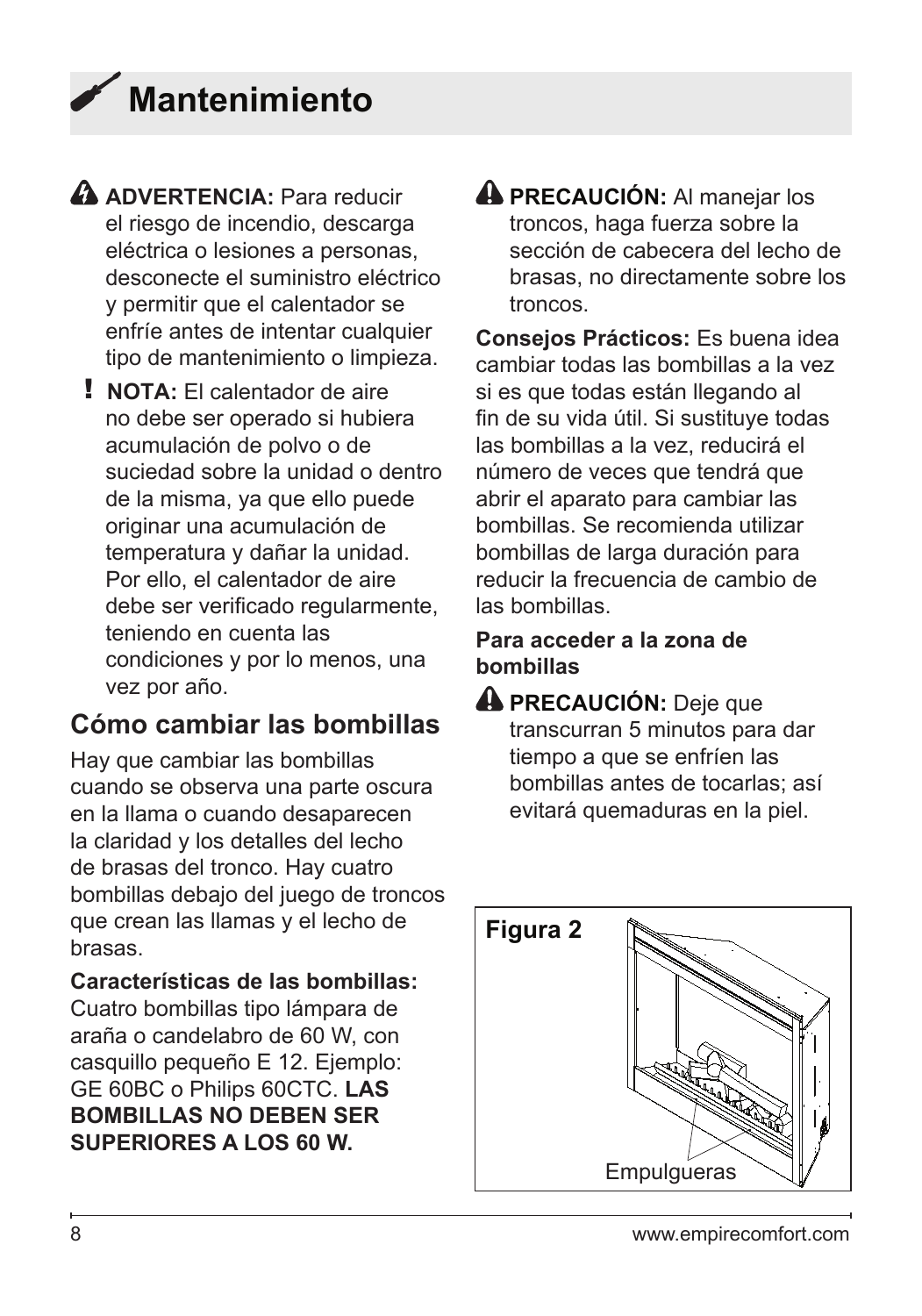

- 1. Abrir la protección de acero (quitar las puertas de cristal, si es el caso).
- 2. Sacar los dos tornillos sobre la fijación de los troncos y reservar aparte (Figura 2).
- 3. Tirar de la parte frontal del reborde de plástico del lecho de brasas o de la rejilla de plástico hacia arriba y adelante hasta que se suelte la última pestaña del reborde situado en la parte inferior del cristal (Figura 3).
- ! **NOTA:** El juego de troncos encaja perfectamente en la caja del calentador; puede que haya que hacer algo de fuerza para sacarlo.
- 4. Coloque el juego de troncos delante del calentador.
- 5. Desconecte del aparato el conjunto de cables LED del juego de troncos (Figura 4).
- 6. Compruebe las bombillas para saber si hay que cambiar alguna.
- 7. Desenrosque las bombillas en sentido contrario al de las agujas del reloj.
- 8. Coloque unas bombillas nuevas.
- 9. Vuelva a conectar el conjunto de cables LED al juego de troncos del aparato.

10. Vuelva a colocar el tronco insertando la pestaña trasera del juego de troncos bajo el reborde inferior del calentador y haga presión sobre el borde frontal

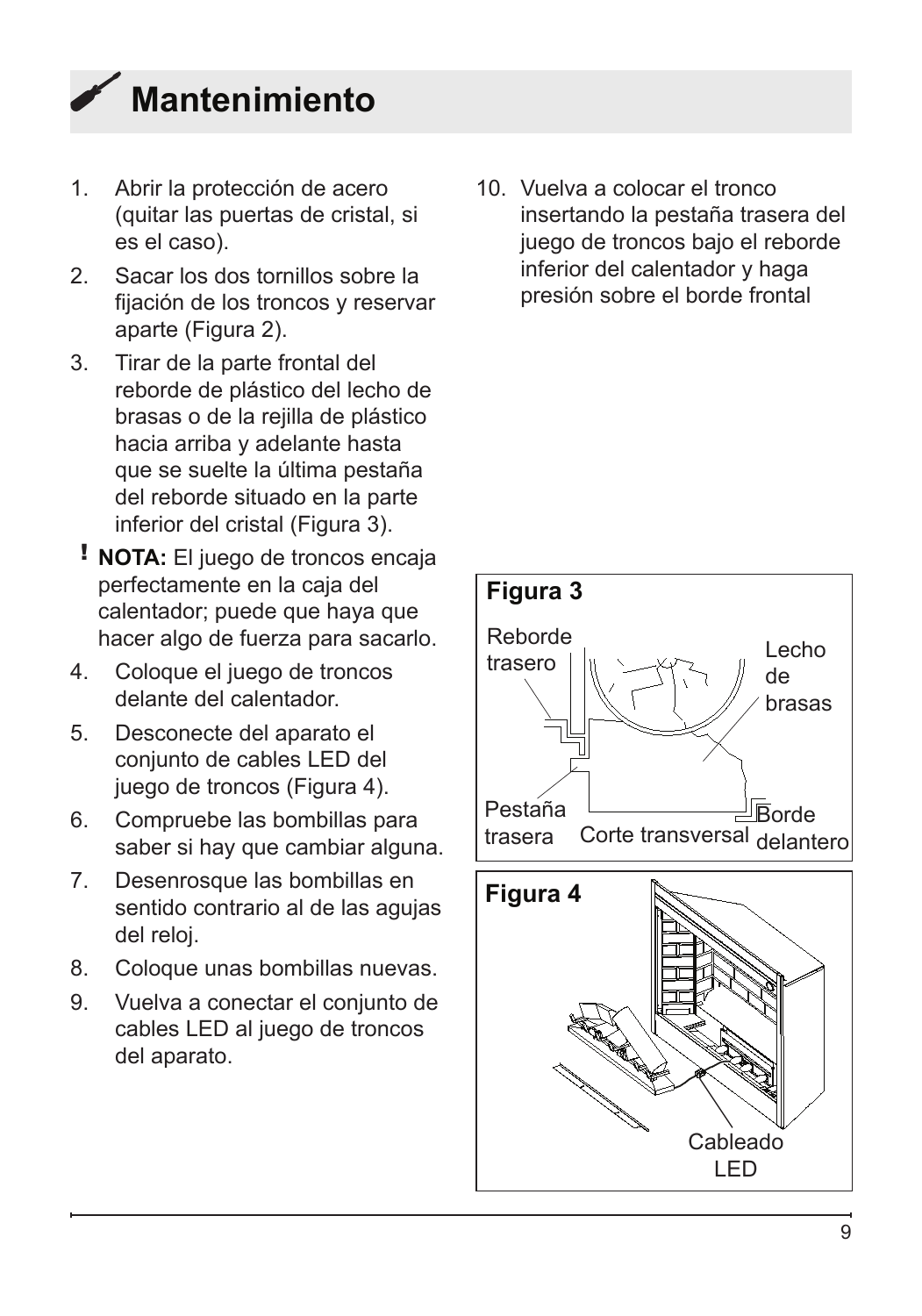<span id="page-22-0"></span>

del juego de troncos hasta que encaje (Figura 3).

11. Vuelva a colocar la parrilla utilizando los dos tornillos que había apartado antes.

## **Limpieza del Cristal**

El cristal se limpia en fábrica durante la fase de montaje. Durante su transporte, instalación, manipulación, etc., puede que se hayan depositado partículas de polvo sobre la superficie del cristal. Se pueden limpiar dándole brillo ligeramente con un paño limpio y seco.

Para eliminar las huellas de dedos u otras marcas, el cristal se puede limpiar con un paño húmedo utilizando un limpiacristales del hogar de calidad. El cristal debe secarse completamente con un paño sin pelusa. Para evitar que se raye, no use limpiadores abrasivos ni rocíe líquidos en ninguna de las superficies.

### **Limpieza de la superficie del calentador de aire compacto**

Para limpiar las superficies pintadas del calentador de aire compacto, use sólo agua caliente. No use limpiadores abrasivos.

### **Servicio**

Salvo por el cambio de bombillas y la limpieza que se describen arriba, cualquier otro servicio debería ser realizado por un representante de servicio autorizado.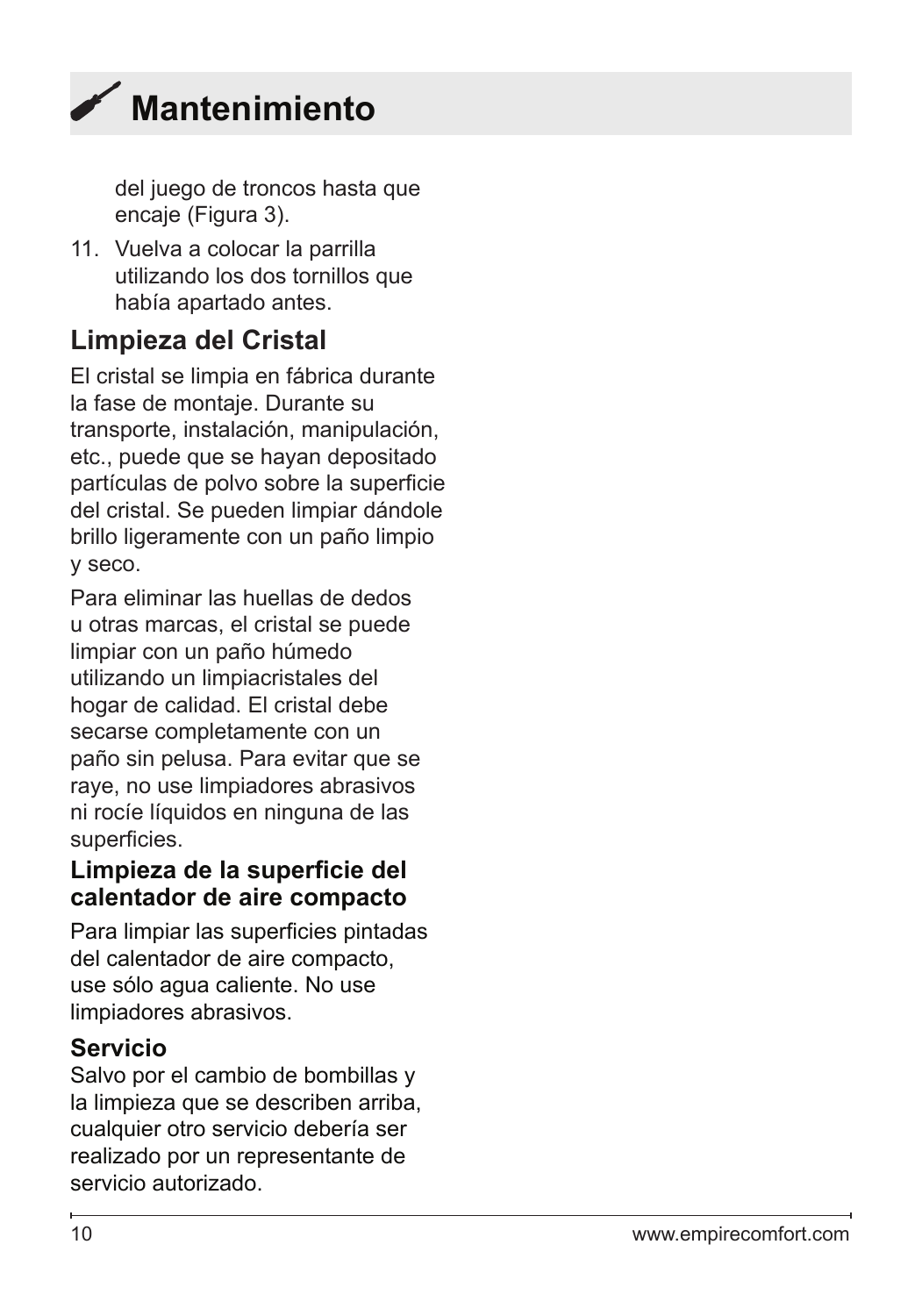<span id="page-23-0"></span>

### **Dos Años de Garantía Limitada**

### *Productos a los que se aplica la presente garantía limitada*

Esta garantía limitada se aplica al modelo EF39 de su recientemente adquirido calentador de aire eléctrico Empire y a los complementos (mantos) y adornos Empire de nueva compra. La garantía limitada se aplica sólo a las compras realizadas en cualquiera de los 50 estados de los Estados Unidos de América, (incluyendo el Distrito de Columbia) a excepción de Hawaii y Alaska. Esta garantía limitada sólo se aplica al comprador inicial del producto y no es transferible.

### *Productos excluidos de esta garantía limitada*

Las bombillas no están cubiertas por esta garantía limitada y son responsabilidad del propietario/comprador. No están cubiertos por esta garantía limitada los productos comprados en Hawaii o Alaska. Los productos comprados en estos estados se venden TAL CUAL, sin garantía ni condición de ningún tipo (incluyendo, sin limitación, cualquier garantía implícita o condiciones de comerciabilidad o adecuación a un fin particular) y el riesgo total respecto de la calidad y del rendimiento de los productos recae en el comprador; y en el caso de un defecto, el comprador asume todo el coste de cualquier servicio o reparación necesarios.

### *Lo que cubre la garantía y hasta cuándo*

Los productos que cubre la presente garantía limitada han sido testados y comprobados antes de su envío y, de acuerdo con las cláusulas de esta garantía, Empire garantiza que dichos productos no tienen defectos en sus materiales o por causa de la mano de obra durante un período de dos años a partir de la fecha de la compra original de dichos productos.

Los productos, aparte de los complementos (mantos) y adornos del calentador de aire, cubiertos por la presente garantía limitada han sido testados y comprobados antes de su envío y, de acuerdo con las cláusulas de esta garantía, Empire garantiza que dichos productos no tienen defectos en sus materiales o su fabricación durante un período de dos años a partir de la fecha de la compra original de dichos productos.

Este período limitado de 2 años para los productos, aparte de los complementos (mantos) y adornos, y el período limitado de garantía de 1 año para los complementos (mantos) y adornos del calentador de aire, también se aplican a las garantías implícitas que puedan existir según la ley de aplicación en vigor. Algunas jurisdicciones no permiten limitaciones sobre la duración de la garantía; por ello, la limitación antes citada puede no ser aplicable al comprador.

#### *Lo que esta garantía limitada no cubre*

La garantía limitada no cubre los productos reparados (salvo por Empire o sus representantes técnicos autorizados) o modificados de algún modo. Esta garantía limitada no se aplica a los defectos que se produzcan por mal uso, abuso, accidente, negligencia, instalación incorrecta, mantenimiento o manejo inadecuado o funcionamiento a un voltaje incorrecto.

### *Lo que debe hacer para solicitar el servicio técnico amparado por esta garantía limitada*

Se pueden reportar los defectos a Empire contactando con su comerciante. Tenga a mano la evidencia de compra, así como los números de catálogo, de modelo y de serie. El servicio de garantía limitada exige el que se disponga de la evidencia de compra del producto.

*Qué hará Empire si tiene evidencia de un defecto*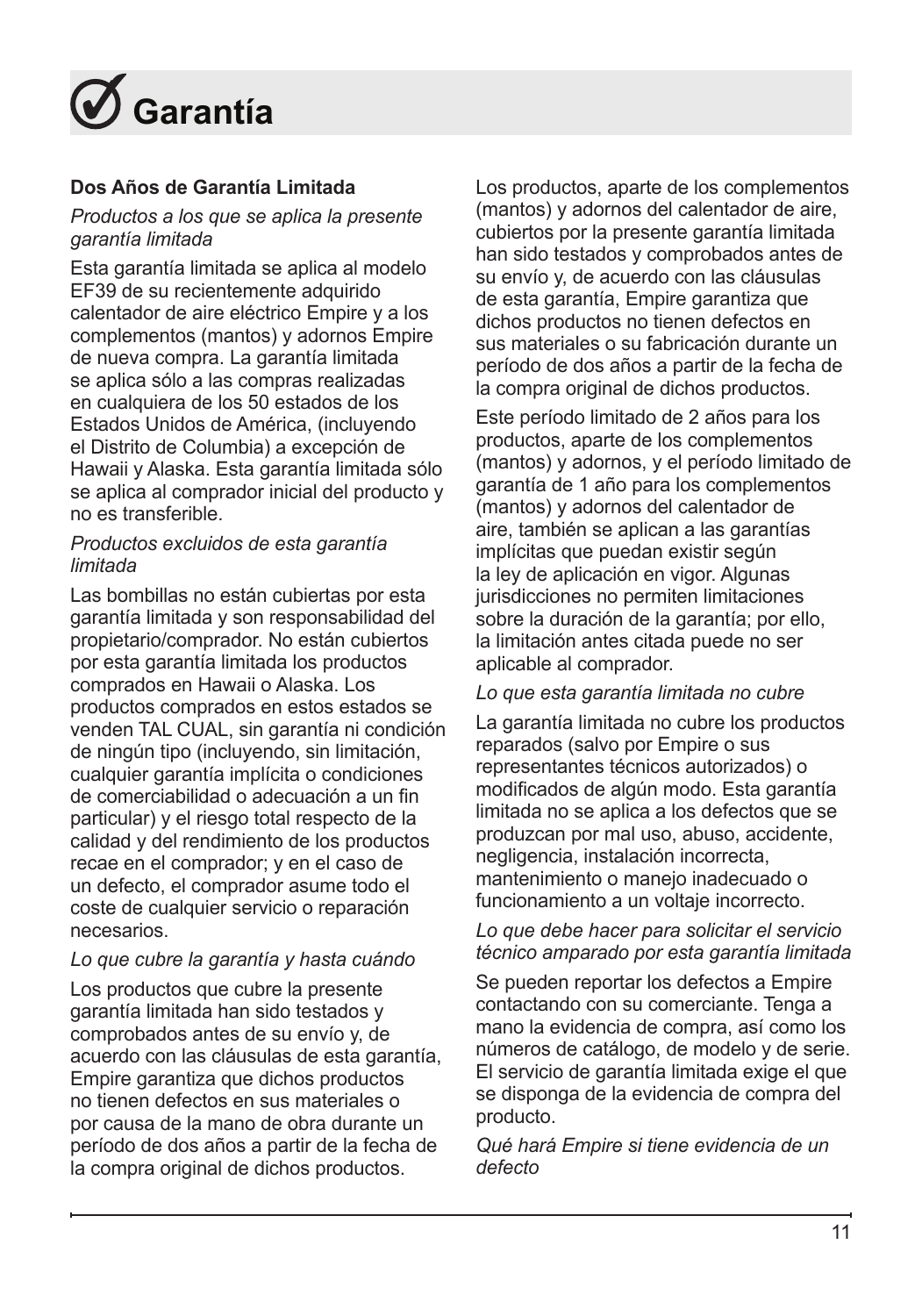# **Garantía**

En el caso de que se demuestre que un producto o pieza cubierto por esta garantía limitada es defectuoso en sus materiales o en su fabricación durante (i) el periodo de 2 años de garantía limitada de los productos aparte de los complementos (mantos) y adornos, y (ii) el periodo de 1 año de garantía limitada para los complementos (mantos) y adornos, usted tiene los derechos siguientes:

- A su discreción, Empire podrá reparar o reemplazar sin cargo dicho producto o pieza defectuosos. Si Empire no pudiera reparar ni cambiar la pieza o producto, o si la reparación o cambio no fuera comercialmente practicable o no se pudiera realizar de modo diligente, Empire podría, en lugar de repararla o cambiarla, reintegrar al comprador el precio de dicho producto o pieza.
- El servicio de garantía limitada será realizado exclusivamente por los concesionarios o servicios de asistencia técnica de Empire que hayan sido autorizados a prestar los servicios de garantía.
- En cuanto a los productos aparte de los complementos (mantos) y adornos, esta garantía limitada de 2 años le da derecho al comprador a servicios de garantía en el lugar de trabajo o en el domicilio. Asimismo, Empire será responsable de todo el trabajo y transporte relativos a la reparación o el reemplazo del producto o piezas, excepto por lo siguiente: (i) las cargas en las que se incurra por los costes de desplazamiento al domicilio del comprador en aquellos casos en que éste se encontrase a más de 40 km (30 millas) del servicio técnico más cercano de Empire o de su concesionario o del técnico correspondiente; y (ii) el comprador es el exclusivo responsable

de facilitar el acceso a todas las piezas del producto susceptibles de reparación.

Para los complementos (mantos) y adornos, esta garantía limitada de 1 año no autoriza al comprador a la presentación de servicios en sus instalaciones o en su casa. El comprador es el responsable de recoger y transportar los complementos (mantos) y adornos (y cualquier producto o pieza reparados o cambiados) a, y desde, la sede el concesionario o técnico autorizado. Los servicios en el lugar de trabajo o en el domicilio para los complementos (mantos) y adornos, podrán realizarse si así específicamente lo demanda el comprador a su cargo, a las tarifas vigentes de Empire para dichos servicios. Empire no será responsable de, y esta garantía limitada no incluirá, ningún gasto en el que se haya incurrido en la instalación o desmontaje de los complementos (mantos) o adornos, o cualquier otra parte (o cualquier producto o pieza de recambio) incluidos, sin límites, todos los costes de envío y de transporte a y desde las instalaciones del distribuidor o servicio técnico autorizado y todos los costes de mano de obra. Dichos costes serán a cargo del comprador.

### *De qué no son responsables los concesionarios y técnicos de Empire.*

EN NINGÚN CASO SERÁN RESPONSABLES EMPIRE, NI SUS DIRECTIVOS, NI RESPONSABLES, NI AGENTES, FRENTE AL COMPRADOR O TERCEROS DE CUALQUIER TIPO, BIEN SE CONTEMPLE CONTRACTUALMENTE, EXTRACONTRACTUALMENTE, O CON CUALQUIER OTRO CONCEPTO, DE CUALQUIER DAÑO, PÉRDIDA O COSTE ACCESORIO, INMATERIAL, PENAL, EJEMPLARIZANTE, ESPECIAL